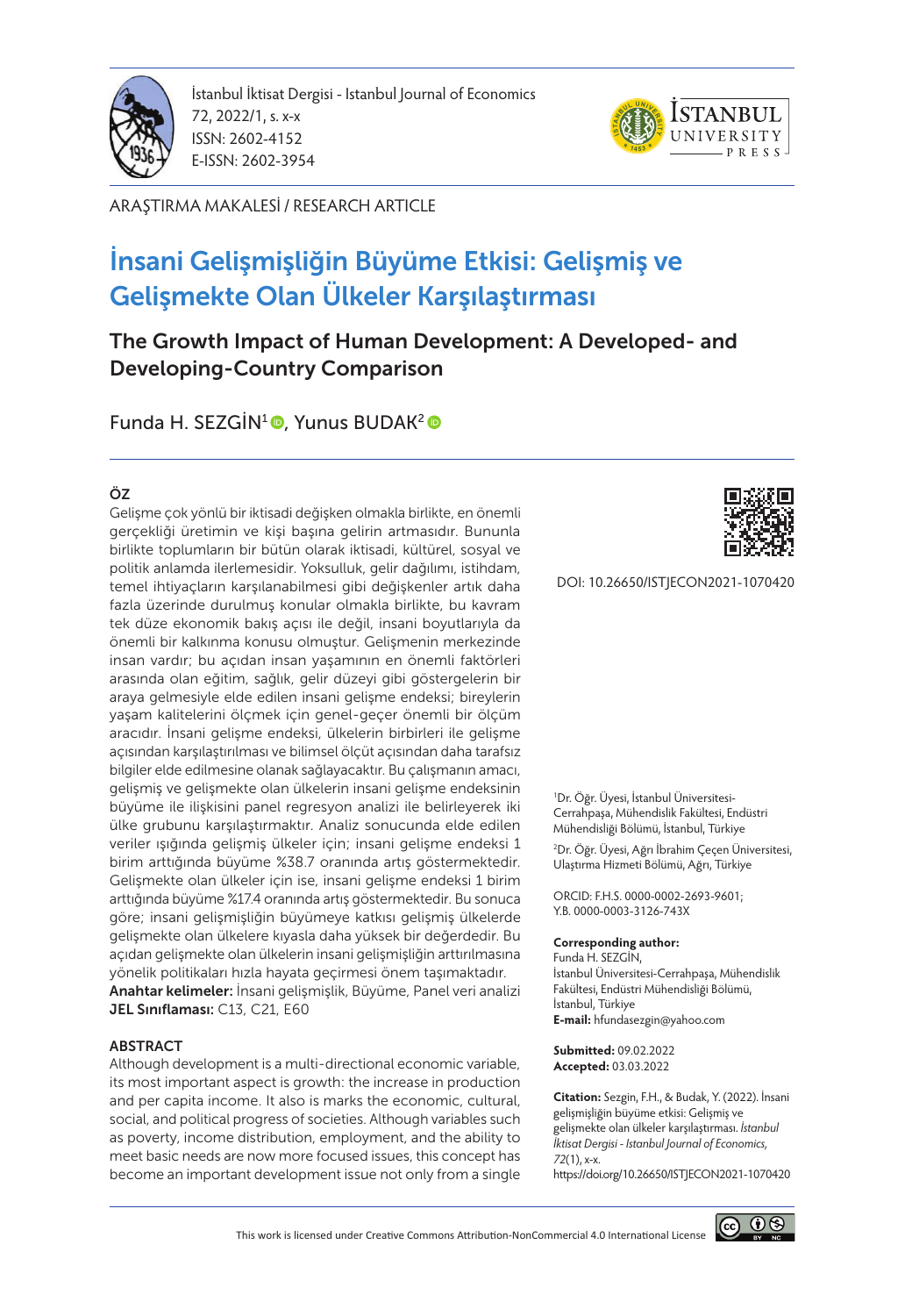economic point of view, but also with its human dimensions. Man is at the center of development; thus, the human development index obtained by combining indicators such as education, health, and income levels are among the most important factors of human life. This is also an important measurement tool for measuring individual quality of life. This study compared two groups of countries by determining the relationship of the human development index of developed and developing countries with growth through panel regression analysis. According to the analysis, when the human development index increases by 1 unit for developed countries, growth

increases by 38.7%. For developing countries, when the human development index increases by 1 unit, growth increases by 17.4%. Thus, the contribution of human development to growth is higher in developed countries than developing countries. Therefore, it is important that developing countries implement policies quickly to increase human development.

Keywords: Human development, growth, panel data analysis

JEL Classification: C13, C21, E60

#### **EXTENDED ABSTRACT**

Although development is a multi-directional economic variable, its most important aspect is the increase in production and per capita income, or growth. It is also the economic, cultural, social, and political progress of societies as a whole. Variables such as poverty, income distribution, employment, and the ability to meet basic needs are more focused issues; however, the concept of growth has become an important development issue not only from a single economic point of view, but also with its human dimensions. Man is at the center of development; thus, the human development index obtained by combining indicators such as education, health, and income level are among the most important factors of human life. Growth is also an important tool for measuring the quality of individual life. Some studies show that there is a relationship between economic growth and human development, but the extent of this relationship has not been fully elucidated. In terms of the sub-categories of human development, indicators such as education, health, and income can offer different perspectives in terms of the relationship between the economy and growth.

From this point of view, this study determines the relationship between the human development index and growth with the help of panel regression analysis in terms of developed and developing countries. Because human development has an effect on growth, there is a network of relations, in which economic growth will affect human development. The increase in the country's gross national product is data that can positively affect human development. However, this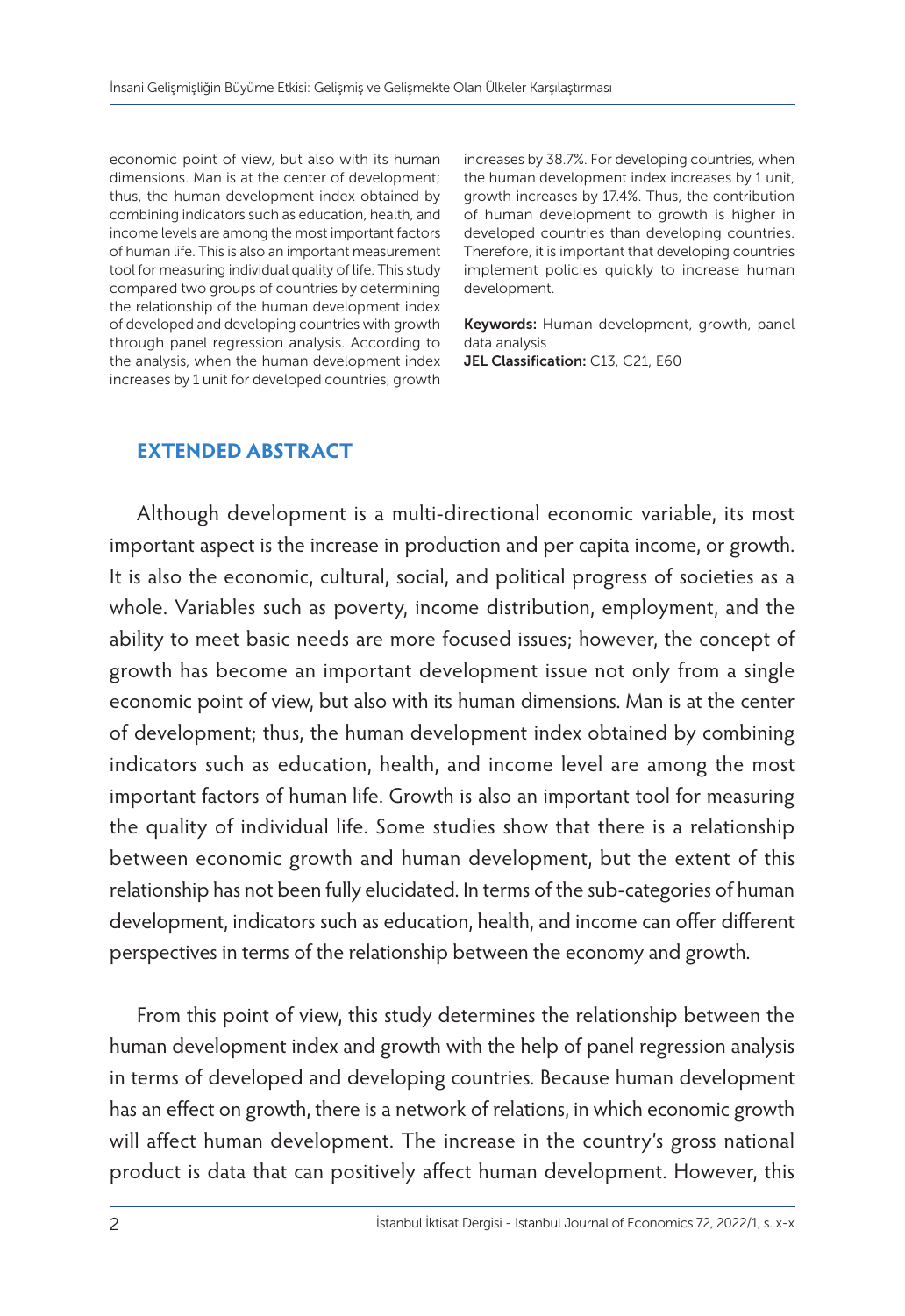situation is expressed as an equation that may change from country to country or the effect will not be at the same rate. This is especially relevant to the income distribution of countries. Imbalance in income distribution is a factor that directly affects the relationship between human development and economic growth.

This study compares the two country groups by determining the relationship between the human development index and growth of developed and developing countries with panel regression analysis. Cross-section dependence and heterogeneity were obtained for both groups. First- and second-generation unit root tests were applied, and it was determined that the variables were stationary for the first-order difference. In this study, some statistical tests were applied to choose between models. The key question is whether data will be collected across countries and times, as all variables in the models can vary between countries and times. At this stage, the Chow test and Breush-Pagan were used. The Hausman test showed that the random effects model was suitable.

The analysis showed that for developed countries an increase by 1 unit in the human development index increases growth by 38.7%. For developing countries, a 1-unit increase in the human development index leads to a 17.4% growth increase. Therefore, the contribution of human development to growth is higher in developed countries than in developing countries. It is important that developing countries implement policies quickly to increase of human development.

A more successful human development policy should follow and support the development policies to be formed, as well as the projects prepared by the United Nations in this direction. It should adopt a multi-faceted, sustainable human development approach. An economic growth strategy should be determined, in which people are included in the development in areas such as education, health, nutrition, and income distribution. In order to project the effects of human development into economic growth, per capita education and health expenditures should be increased. On the other hand, for individual development it is important to improve social conditions as well as economic conditions. Economies should adopt policies aimed at improving the quality of life of individuals.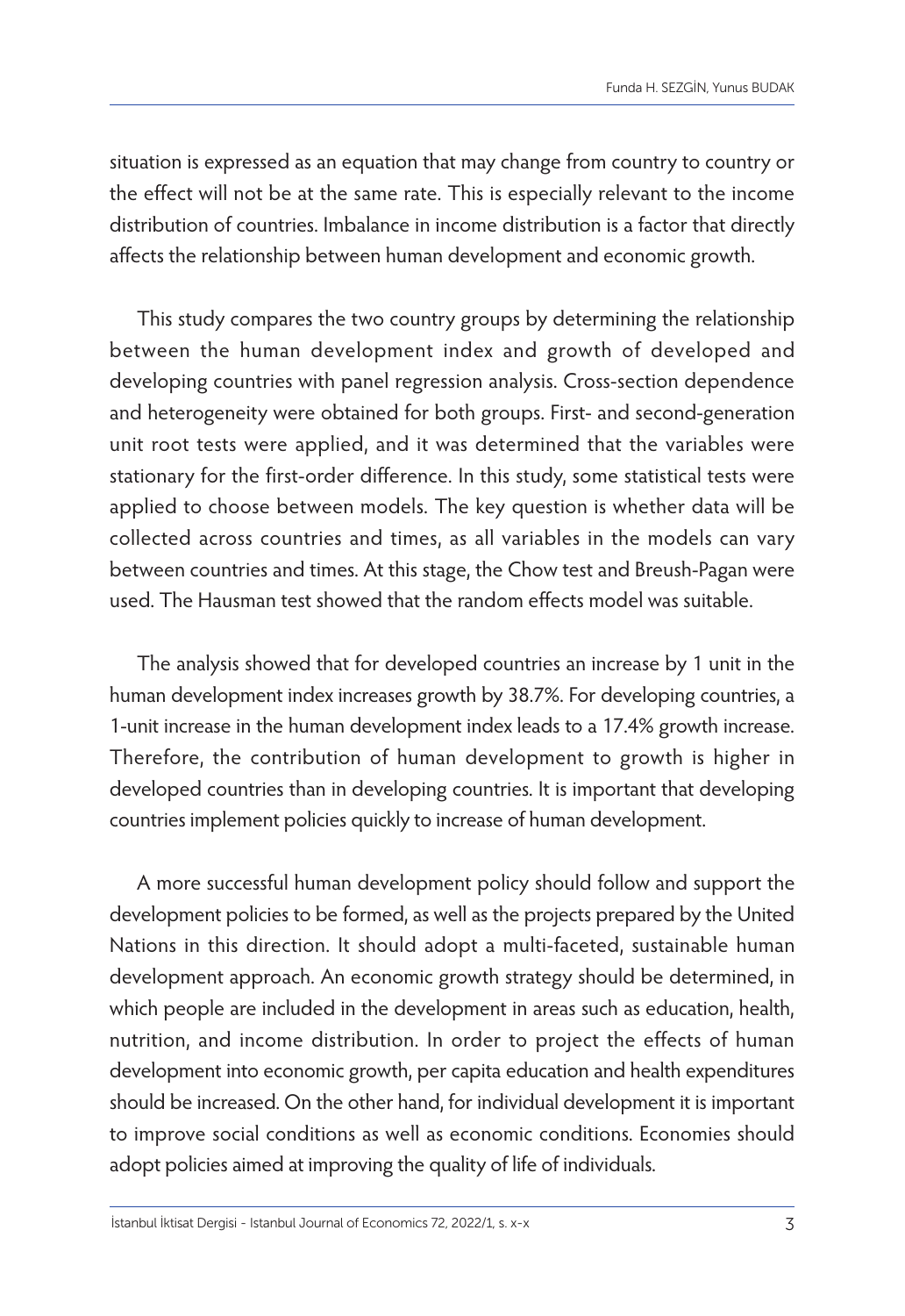# **1. Giriş**

Kalkınma konusu ekonomi politik açısından önemli bir kavramdır. Bununla birlikte, insani kalkınma kavramı, önemi gün geçtikçe artan ve ekonomik kalkınma alanında, zaman içinde önem kazanmaya devam eden bir yaklaşımı içermektedir. Aghion ve ark., (2011)'e göre, ekonomik büyümeyi salt bir istatistik mesele açısından ele almak, iktisatçıları eksik ve yanlış bir değerlendirmeye sevk edecektir. Bu nedenle, iktisatçılar ülkelerin ekonomik performanslarını ve bununla ilintili olarak ekonomik büyümeyi ele alırken, insani kalkınma seviyesine bakmanın da zorunlu olması gerektiğini ifade etmektedir. Grubaugh (2015) çalışmasında, üzerinde durulması gereken nokta için, ülkeler ekonomik açıdan değerlendirilirken, gelir gibi önemli ölçütlerin yanında bireylerin refah düzeylerinde meydana gelen sonuçların temel unsuru olan sosyal göstergelere de bakılması gerektiğinin vurgusunu yapmıştır.

İnsani gelişme yaklaşımının temelinde; toplumun tüm kesimlerindeki bireylerin temel ihtiyaçlarının karşılanması ile birlikte, temel ihtiyaçların üstüne çıkan gereksinimlerin giderilmesi için gerekli ortamların hazırlanması vardır (Suri ve Ark., 2011). Klasik iktisadi bakış açısı, özellikle 1980'lerden sonra, küreselleşme hareketleri ile birlikte, başka bir mecraya ortam hazırlamıştır. Kalkınmada özellikle ekonomik büyüme ve buna dayalı olarak büyümeyi ifade eden GSYİH bu tarihten sonra tek başına bir ölçüt olmaktan çıkmış, bunun yerine "insani gelişme" felsefesi gündeme gelmiştir (Bleakley, 2011). Burada temel ilke insan olmakla beraber, üretimin kalkınma için önemli bir paradigma olması kaçınılmaz gerçektir. Oluşan bu iktisadi düşünce, Amartya Sen tarafından temelleri atılarak günümüze kadar gelmiştir. İnsani gelişme kavramı Nobel ödüllü iktisatçı Amartya Sen'in yapabilirlik yaklaşımından ilham almaktadır. Sen'in yapabilirlik yaklaşımı sayesinde, yoksulluk ve kalkınma kavramlarına yeni bir bakış açısı kazandırılmıştır. Sen'e göre; tüm faaliyetlerin nihai amacı bireylerdir ve kalkınma bireylerin başarıları, özgürlükleri ve yapabilirlikleri üzerine kurulmalıdır. Önemli olan nokta bireylerin edindikleri mallar ya da gelirleri değil, içinde yaşadığı hayatlarıdır. Sen'in bu bakış açısıyla gelişme, kavram olarak bireylerin yapabilecekleri şeylerin önündeki engellerin kaldırılması anlamı taşımaktadır. UNDP'nin büyük çabası ile 1990'lardan sonra bu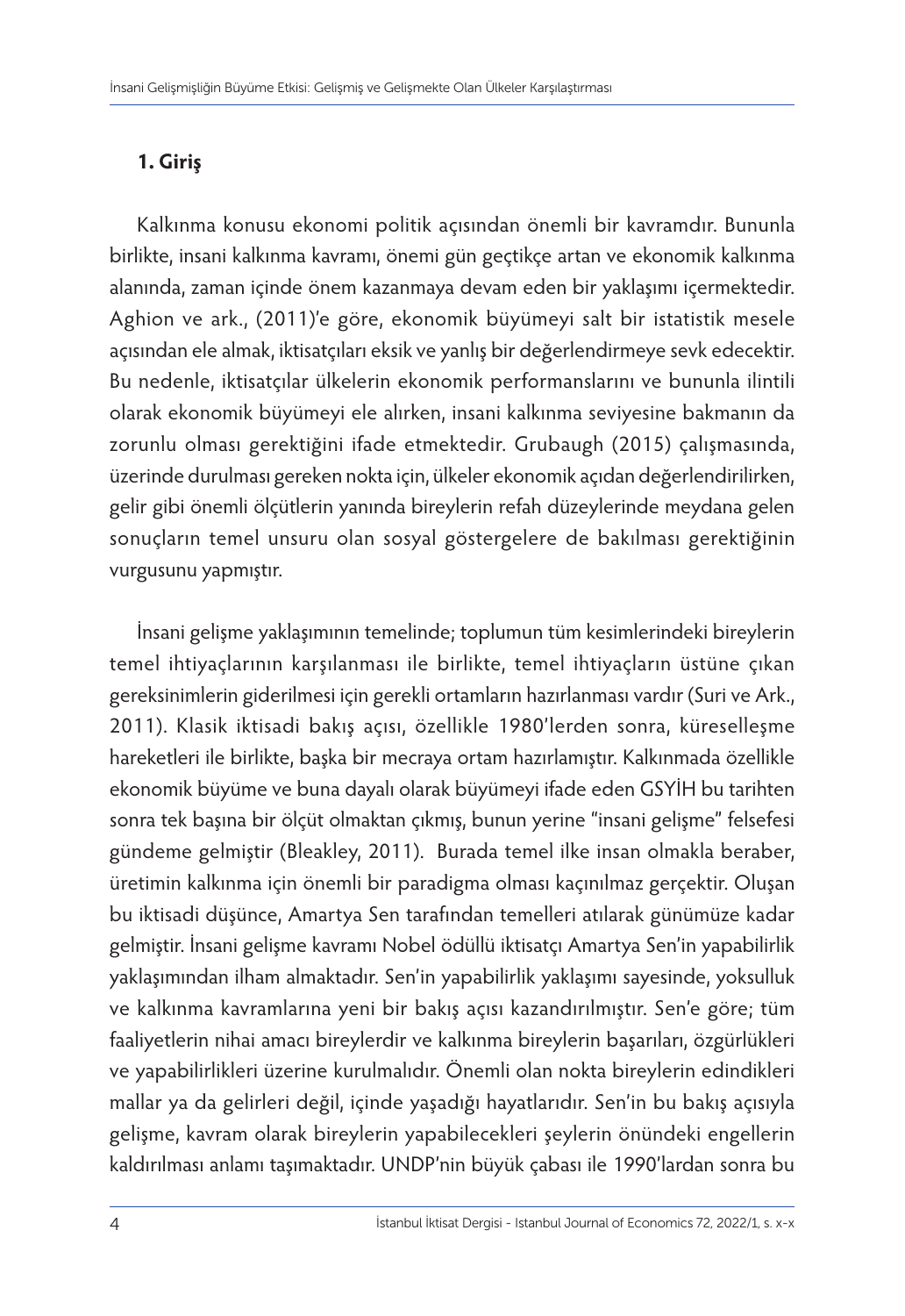anlayış dünya ölçeğinde egemen olmaya başlamış ve giderek kabul gören bir düşünce sistemi haline gelmiştir.

Küreselleşme ile birlikte, ülkelerin birbirlerine her açıdan yakınlaşması, bazı sonuçların zeminini hazırlamak için bir adım olarak nitelendirilmektedir. Bu bakış açısı ile, ülkelerin kalkınmaları yalnızca iktisadi büyümeyle yorumlanamayacağı sonucunu meydana getirerek, insan merkezli ölçme araçlarının, çoğunlukla da bazı endekslerin geliştirilmesine neden olmuştur (Ranis ve Stewart, 2005). Belli bir döneme kadar, gelişme kavramı sadece ekonomik göstergeler için kullanılırken, artık bu kavram aynı zamanda sosyal bir bakış açısını da göz ardı edememektedir. Bu açıdan yaşam endeksi, okullaşma oranı, sağlık erişimi gibi faktörler kalkınma sürecinde ülkelerin pozisyonlarını belirleyen unsurlardandır (Bhowmik, 2018).

Ekonomik büyüme ve insani gelişme arasında ilişkinin olduğunu belirten çalışmalar olsa da, bu ilişkinin boyutlarının hangi ölçüde olduğu konusu tam olarak ortaya çıkmış değildir. Bu nedenle, farklı ülke grupları ile ve değişik metedolojiler kullanılarak yapılan çalışmalar literatüre katkı sağlayacaktır. İnsani gelişmenin alt kategorileri olan eğitim, sağlık, gelir gibi göstergeler, ekonomik büyüme ile farklı bakış açıları sunabilmektedir. Buradan hareketle çalışmanın amacı, insani gelişme endeksi ve büyüme arasındaki ilişkiyi gelişmiş ve gelişmekte olan ülkeler açısından panel regresyon analizi yardımıyla belirlemektir. Bu tarz karşılaştırmalı analizlerin sayısı az olduğu için, çalışmanın literatüre katkı sağlayacağı düşünülmektedir.

# **2. İnsani Gelişmişlik ve Büyüme İlişkisine Bakış**

Ülkelerin gelirlerini sürekli olarak artırmak önemli bir gösterge olsa da, bu durum ülkelerin gelişmişliği ile ilgili doğrudan bir referans olarak kabul edilecek sonucu yaratmaz. Ülkelerin yüksek büyüme sonuçlarına bakılarak, aynı ülkelerin sosyal refah düzeylerinin o kadar iyi bir noktada olmadığı sonucunu göz ardı etmemek gereklidir (Hanushek, 2013). Bu açıdan, sosyal sorunların bir neticeye kavuşturulamaması, ekonomik büyüme ve insani kalkınma arasındaki ilişkinin daha izah edilebilir bir şekilde ortaya konmasını gerekli kılmaktadır (Cohen ve Soto, 2007). İnsani kalkınmada varılmaya çalışılan hedef, kaliteli ve uzun yaşam süresini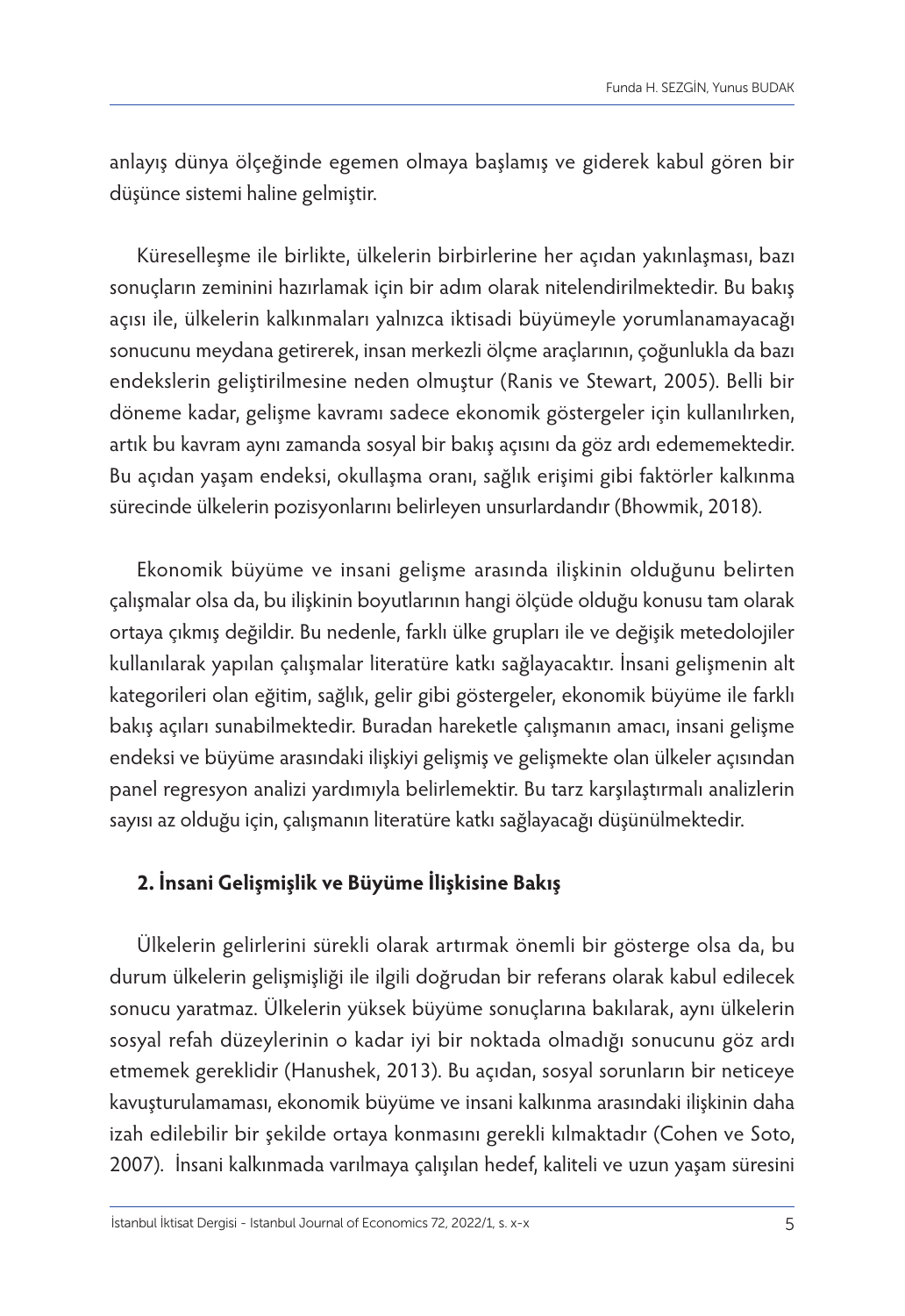elde edecek bir dinamizm yakalamaktır. Büyümede önemli hedeflerden biri, insani kalkınmaya katkı sunacak tüm araçların etkinliğini ön plana koymanın asıl amaç olması durumudur (Bleakley, 2011). Bunun için, amaçlar ve araçlar uygun zemine oturtularak, ekonomik büyüme ve insani kalkınma arasındaki analizin pozitif sonuçları önemli katkı sağlayacaktır.

İnsani kalkınma konusu, özellikle 1950'lerden sonra önemi sürekli artan ve günümüzde de güncelliğini koruması ile varlığını devam ettirmiş bir meseledir. Dünyanın muhtelif sahalarında yaşayan toplumlar, farklı zeminler altında hayatlarını idame etmektedirler. Bu durum, çeşitli dengesizlikler ve adaletsizliklere neden olmaktadır. Geri kalmış ekonomilerin var olduğu bölgelerde, bireylerin gıda yoksulluğu, eğitim ve sağlık gibi temel ihtiyaçların karşılanamadığı bir hayatı sürdürmek zorunda olduğu bir gerçeklik söz konusudur (Weil, 2007; Klasen, 2018). İleri derecede ekonomik şartları iyi olan bölgelerde ise, bu durum tam tersi olarak yaşanmaktadır. Bu karşılaştırmada anlaşılacağı üzere; dünya üzerinde okuma yazma ile tanışmayan, hiçbir sağlık kuruluşuna gidemeyen azımsanmayacak kadar insanın varlığı gerçekliğidir (Misra, 2015). Bu veriler ışığında, insani kalkınmanın alt başlıkları olan; yoksulluk, sağlık, barınma gibi temel insani ihtiyaçların, sadece fiziksel zorlukları etkileyen değişkenler olmadığı, aynı zamanda bireylerin psikolojilerini de etkileyen değişkenler olduğu şüphesizdir (Lee ve Mason, 2010).

İçsel büyüme teorisi, ekonomik büyüme ile ele alındığında, bilgi ve beşeri sermayenin öneminin ne kadar etkili olduğu, beşeri sermayenin gelişimi ile birlikte verimli bir iş gücünün oluşturulmasında sağlık hizmetlerinin önem kazandığı bir zemin ortaya çıkmıştır (Bloom ve ark., 2019). Bununla birlikte, sağlıklı bireylerin yaşam sürelerinin daha uzun olacağı ve bu kişilerin istihdam alanında daha fazla kalacağı sonucu ekonomik büyüme ve kalkınma sürecinin de bu durumdan pozitif etkileneceğini vurgulanmıştır (Adeyemi ve Ogunsola, 2016). Bu bakış açısı ile, kalkınmanın sadece tek başına ekonomik bir büyümeyi ifade etmediği, aynı zamanda bireylerin yaşam kaliteleri açısından önemli bir denklem haline geldiğini görebilmekteyiz. Ghosh (2006) çalışmasında, ekonomik büyümenin genel geçer bir amaç olmaktan ziyade, kalkınmanın esas meselesi olan bireylerin yaşam koşullarını iyileştiren ve refahı arttıran bir denklemi kurmasında en temel amacı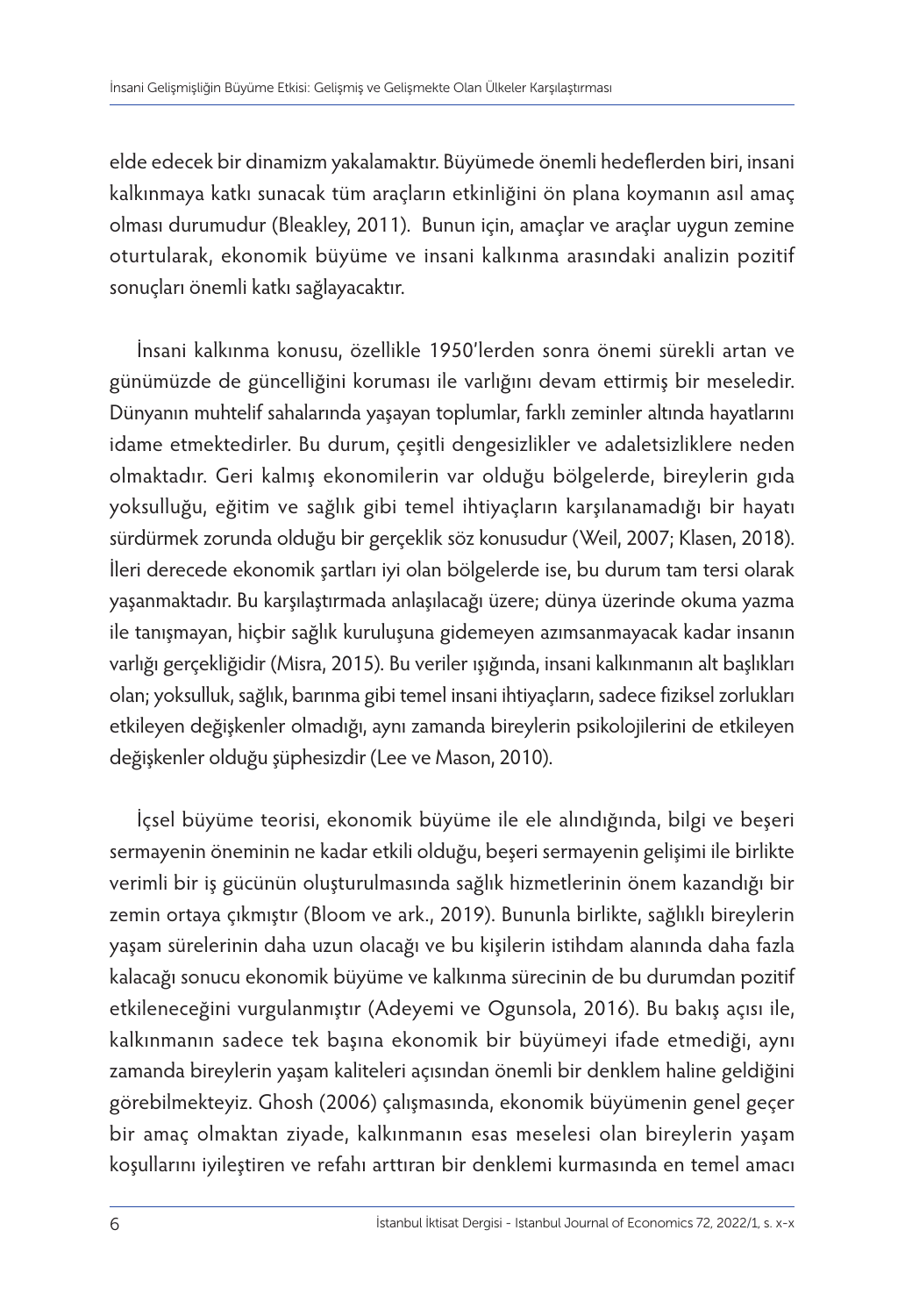taşıması gerektiğinin önemini belirtmiştir. Tüm bu bilgiler ışığında, bireylerin refahlarını ve yaşam koşullarının ölçülebilmesi için farklı insani gelişme göstergeleri ele alınmaktadır.

Ekonomik büyüme ve kalkınma, hem teorik olarak hem de pratikte birbiri ile çift yönlü ilişkilidir (İsola ve ark., 2012). Ülkelerin gelişmişliklerini birçok faktör etkilemekle birlikte, milli gelirin yüksek olması önemli bir ölçüt olmasına rağmen, ülkenin gelişmiş olduğuna dair bir kanıt değildir. Ülkelerin milli gelirlerinin yüksek seviyede olmasının aksine, sosyal sorunların çözümlenememesi durumu, o ülkeye yönelik ekonomik büyüme ve insani kalkınma arasındaki bağların zayıf olduğunu göstermektedir (Mihaela ve Georgiana, 2015). Bir ülkenin yüksek gelire sahip olması, her zaman çocuk ölümlerini azaltmaz veya eğitime katılımı artırmaz; yani ekonomik büyüme her zaman sosyal gelişmeyi sağlamaz (Reyes ve Useche, 2019). Ekonomik büyümeyi istenilebilir seviyeye getirmek için insani kalkınmaya daha fazla yatırımın yapılması gerekliliğini savunan görüşler mevcuttur. İnsanların yeteneklerini, yaratıcılıklarını ve verimliliklerini artırabilmeleri için, onlara daha sağlıklı ve daha iyi eğitim alabilecekleri yatırımların yapılması gereklidir. Bu da ekonomiyi olumlu yönde etkileyecektir (Saksena ve Deb, 2016). Ekonominin iyiye gidebilmesi için, nitelikli iş gücünün iyi eğitim alması ve teknik açıdan yenilikler yaratması, ekonomi içinde bulunan tüm sektörlerde üretim artışı ile mümkündür (Singh, 2012). Toplumlarda verimli bireylerin yetişmesinin, ekonomideki büyümeyi de tetikleyebileceğini savunan görüş bu mantığa dayanmaktadır (Tsaurai, 2018). Kalkınmada insan odaklı yatırımların olması önemli olmakla beraber, bu yatırımların bölgesel farklılık gösterilmeksizin yapılması da önemlidir. Ülkelerin karar mekanizmalarının, sosyal hizmetler kapsamında, kamu harcamaları arasındaki önceliklerin belirlenmesini gerekli kılmaktadır (Appiah ve ark., 2019).

İnsani kalkınmanın büyümeyi etkilediği bir sonuç olduğu gibi, ekonomik büyümenin de insani kalkınmayı etkileyeceği ilişkiler ağı mevcuttur (Chikalipah ve Makina, 2019). Ülkenin GSMH'nin artması insani kalkınmayı da pozitif etkileyebilecek bir veridir (Golley ve Tyers, 2012). Ancak bu durum, ülkeden ülkeye değişebilecek veya etkilenmenin aynı oranda olamayacağı sonucunu oluşturan bir denklemdir (Chiappero-Martinetti ve ark., 2015). Söz konusu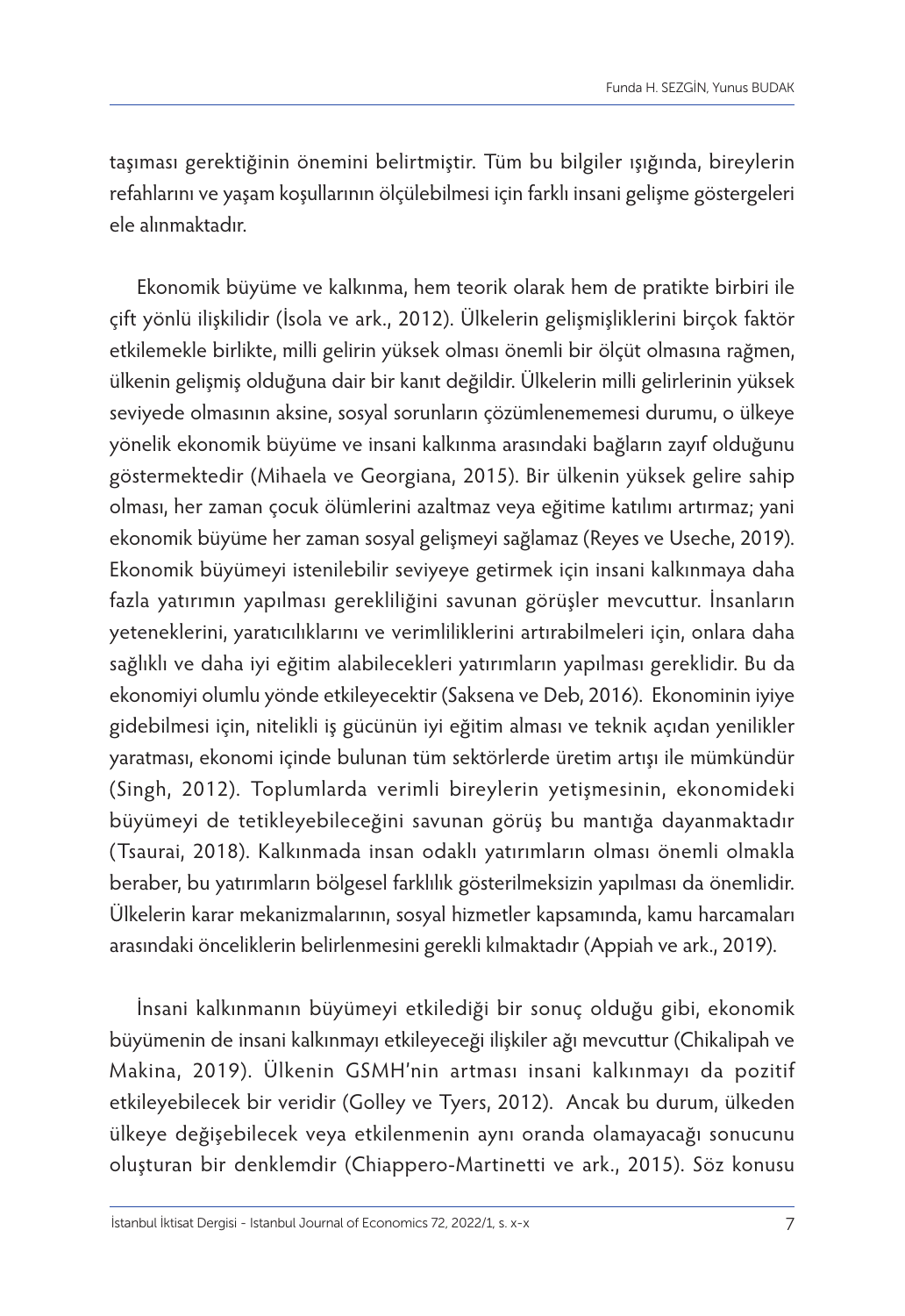durum, ülkelerin özellikle gelir dağılımları ile ilgilidir. Gelir dağılımındaki dengesizlik, insani kalkınma ile ekonomik büyüme arasındaki ilişkiyi doğrudan etkileyen bir faktördür (Bloom ve ark., 2018).

Tüm dünya ülkeleri için insani kalkınma konusu önemli olmakla birlikte, gelişmekte olan ve az gelişmiş ülkeler için bu konuyla ilgili sorun çok daha önem arz etmektedir. Çünkü, az gelişmiş ve gelişmekte olan ülkelerin birbirinden farklı yapıda, insani kalkınmayı ve yatırımları olumsuz etkileyen bir çok ekonomik sorunları bulunmaktadır (Appiah ve ark., 2019). Bu ülkeler, krizler ve olumsuzluklarla karşılaşabildikleri için ekonomik, sosyal ve politik yapı temellerini oluşturmakta zorlanmaktadırlar (Beine ve Olaniyn, 2014). Nüfus hızının artışı, buna karşın gelirin eğitim ve sağlık harcamaları yerine savunma harcamalarına gitmesi ve gelişmekte olan ülkelerin dış borç yükümlüklerin yüksek olması, sosyal harcamaları geri planda bırakmaktadır (Gennaioli ve ark., 2013). Sonuç olarak, gelişmekte olan ülkelerin dış borç yüklerinin yüksek olması, sağlık ve eğitim harcamaların savunma harcamalarına yönelmesi, yüksek bir insani kalkınma performansından bahsedilebilmesini güçleştirmektedir. Şekil 1'de insani gelişme ve büyüme arasındaki bağlantılar Ranis ve ark., (2000) tarafından modellenmiştir.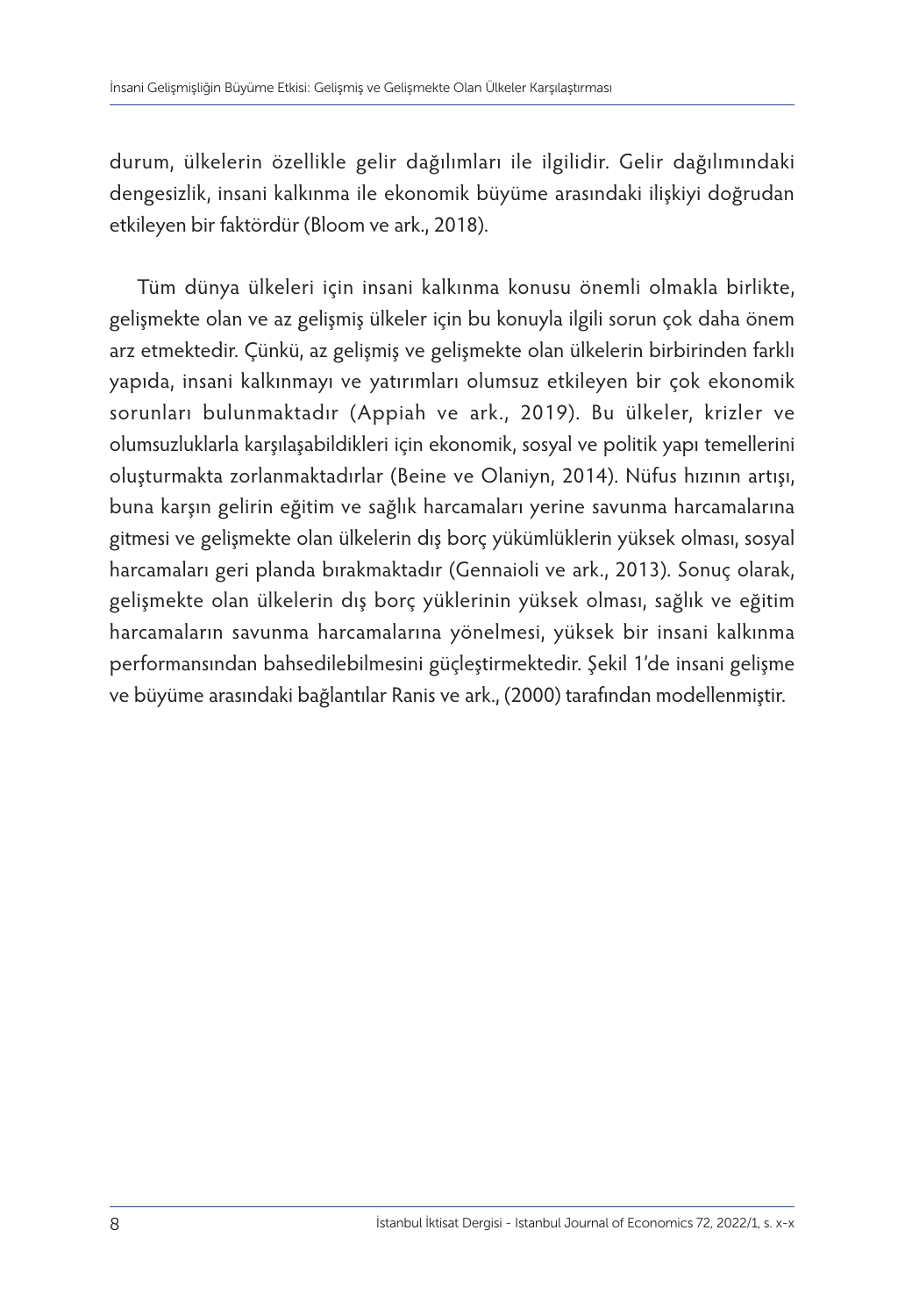

Şekil 1. İnsani Gelişme ve Ekonomik Büyüme Arasındaki Bağlantılar

# **3. Literatür**

Abraham ve Ahmed (2011), 1975-2008 döneminde Nijerya için ekonomik büyüme ve insani gelişme arasındaki ilişkinin durumunu ortaya çıkarmak ve analiz etmek için bir çalışma gerçekleştirmiştir. Elde edilen analizin bulgularına göre, insani gelişmişlik endeksi ile ekonomik büyümenin arasında kısa dönem için negatif ve anlamsız bir ilişki tespit edilmiştir. Ancak, uzun dönemde anlamlı ve pozitif yönde ilişki bulunmuştur.

Hindistan için yapılan bir çalışmada 15 eyalet ele alınarak Gopalakrishna ve Rao (2012) tarafından bir çalışma gerçekleştirilmiş, 1981-2001 yılları arasında elde edilen veriler ışığında insani gelişme ile ekonomik büyüme arasındaki ilişkinin boyutları ortaya konulmaya çalışılmıştır. Elde edilen sonuçlara göre; insani gelişme ile kamu tarafından gerçekleştirilen harcamalar arasında pozitif yönlü bir ilişkiler ağının varlığı ortaya çıkarılmıştır. Bununla birlikte, kamu tarafından yapılan

Kaynak: (Ranis ve ark., 2000)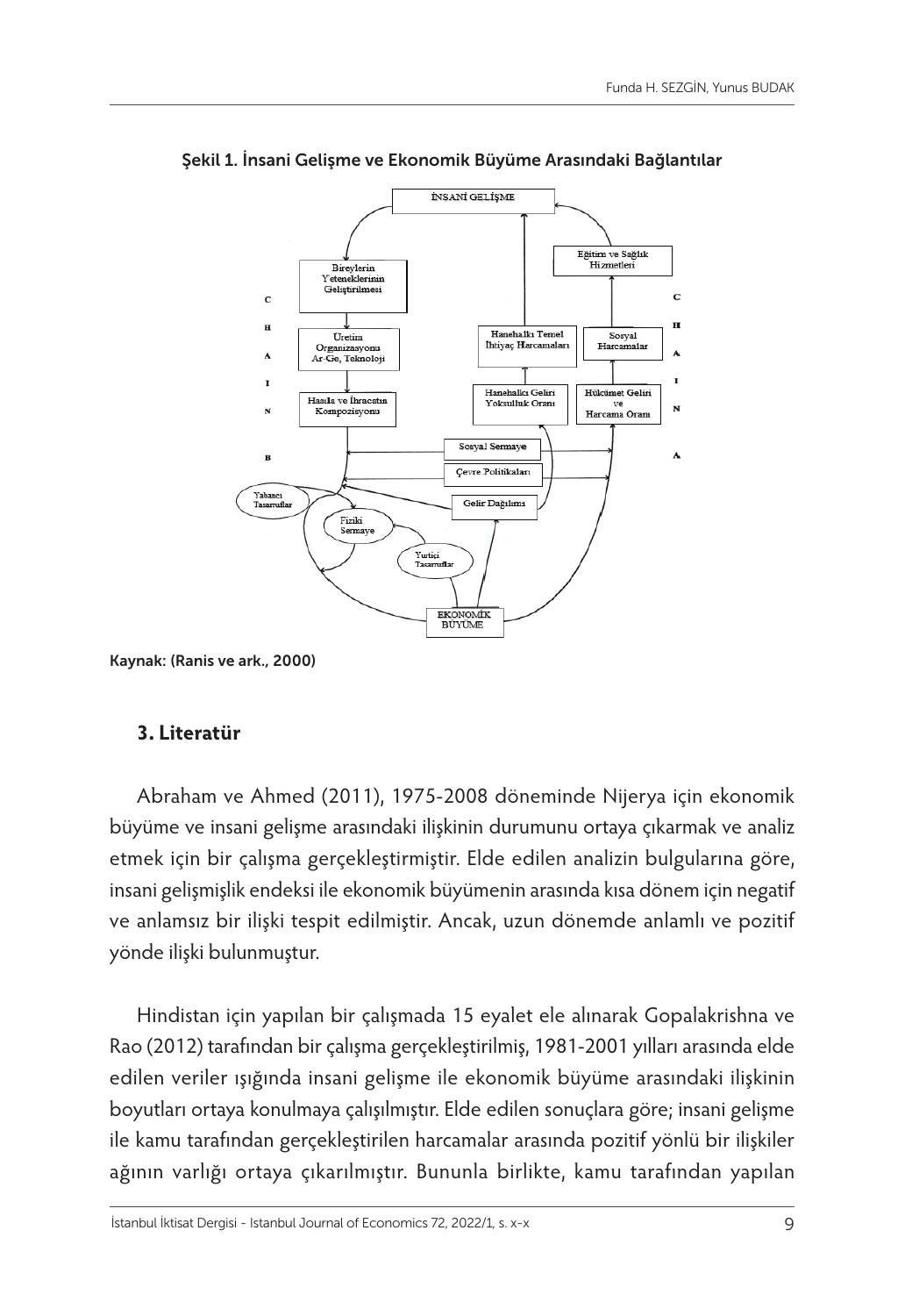harcamaların, ekonomik büyüme ve insani gelişme üzerindeki etkisinin varlığı ele alındığında, bu harcamaların insani gelişme üzerinde daha fazla etkisinin olduğu tespit edilmiştir.

Elistia ve Syahzuni (2018), 2010-2016 döneminde 10 ASEAN üyesi ülkede insani gelişme endeksinin ekonomik büyüme üzerindeki incelemiş ve analiz etmiştir. Araştırmanın sonuçlarına bakıldığında, ekonomik büyüme ve insani gelişme endeksi arasında anlamlı bir ilişki söz konusudur. İnsani gelişme endeksi seviyesinin fert başına GSYİH'yi etkileyebilecek bir seviyede olduğu sonucuna ulaşılmıştır.

Şaşmaz ve Yayla (2018), 2004-2015 dönemine yönelik, Avrupa Birliği Geçiş Ekonomilerinde (11 ülke) doğrudan vergi, dolaylı vergi ve insani gelişme ile ekonomik büyüme arasındaki ilişki için, Emirmahmutoğlu ve Köse nedensellik testi kullanmıştır. Analiz sonucunda, doğrudan alınan vergilerden hem insani gelişmeye hem de insani gelişmeden hareketle ekonomik büyümeye uzanan tek taraflı bir ilişkinin varlığı ortaya konulmuştur. Ayrıca, insani gelişme ile dolaylı vergiler arasında da çift yönlü nedensellik ilişkisinin olduğu tespit edilmiştir.

Uçan ve Koçak (2018), 1990-2015 dönemi için Türkiye, Almanya, ABD, Norveç ve İtalya'da büyüme ile insani gelişme endeksi arasındaki ilişkiyi panel veri analizi kullanarak incelemiştir. Pedroni eşbütünleşme testi sonuçlarına bakıldığında, büyüme ile insani gelişme endeksinin birbirleri arasında uzun dönemli bir ilişkinin olduğu ortaya konulmuştur.

Aydın (2019) çalışmasında, 1990-2017 dönemi içerisinde Türkiye'yi ele alarak ekonomik büyüme ve insani gelişmeyi karşılaştırarak aralarındaki ilişkinin varlığı ile ilgili ARDL eşbütünleşme, DOLS VE FMOLS yöntemleri ve Hacker ve Hatemi-J nedensellik testi kullanarak araştırmıştır. Araştırmanın sonucunda, ekonomik büyüme ve insani gelişme arasında çift yönlü bir nedensellik ilişkisini varlığı yanısıra, uzun dönemde değişkenlerin birlikte hareket ettiği tespit edilmiştir.

Erdem ve Çelik (2019), Afrika ülkelerinin örneklem alındığı ve 33 ülkenin olduğu çalışmalarında; ekonomik büyüme ve insani gelişme arasındaki ilişkinin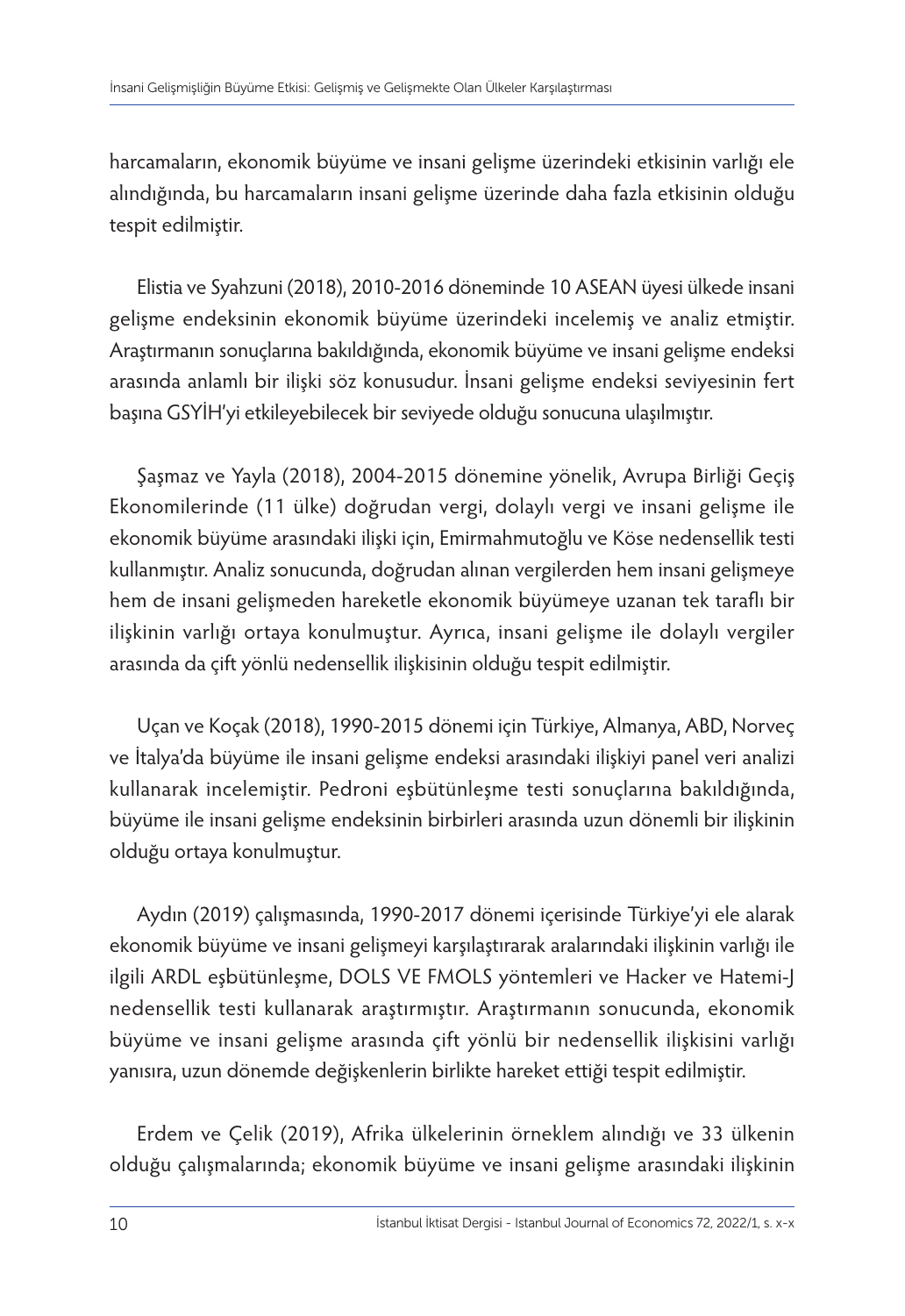sorgulandığı 1995-2014 yıllarını panel ARDL yöntemi ile araştırmışlardır. Kısa dönem analizinde, gelir değişkeni ve insani gelişme arasında anlamlı ve pozitif bir ilişkiden oluşan sonuç ile karşılaşılmaktadır. Bununla birlikte, uzun dönemde, gelir değişkeni ve insani gelişme arasında anlamlı ve negatif bir ilişkiden oluşan sonucun varlığına ulaşılmıştır. Dumitrescu-Hurlin panel nedensellik testinden elde edilen sonuçlar ışığında, gelir değişkeni ve insani gelişmenin çift yönlü nedensellik ilişkisi içinde olduğu belirlenmiştir.

Appiah, Amoasi ve Frowne (2019), örneklem olarak Afrika ülkelerini ele almış, insani gelişmenin ekonomik büyüme ve kalkınmayı nasıl ve ne kadar etkileyebildiği araştırmalarında, 1990-2015 yıllarını baz alarak panel veri yöntemi kullanmışlardır. Elde edilen araştırma sonucuna göre; insani gelişmenin ekonomik büyümeyi pozitif yönde anlamlı etkilediği ortaya konulmuştur.

Balcı ve Özcan (2019) yaptıkları çalışmada, 54 OIC ülkesi için ekonomik büyüme ve insani gelişme arasında herhangi bir ilişkinin olup olmadığını, 2005- 2017 yılları arasındaki verileri inceleyerek, panel veri yöntemi ile analiz etmişlerdir. Elde ettikleri çalışmanın sonucunda; ekonomik büyüme ve insani gelişme arasında anlamlı bir ilişkinin varlığını tespit etmişlerdir.

Chikalipah ve Makina (2019) tarafından, insani gelişme ve ekonomik büyüme arasındaki ilişkiyi tespit etmek için, Zambiya ülkesi ele alınarak 1970-2015 yıllarına ait veriler kullanılmıştır. Eşbütünleşme ve vektör hata düzeltme modeli analiz edilmiştir. Değişkenler arasında eşbütünleşme ilişkisinin varlığı sonucuna erişilmiştir. Bununla birlikte, insani gelişme ve ekonomik büyüme arasında nedenselliğin olmadığı sonucuna ulaşılmıştır. Ayrıca, uzun dönem analiz edildiğinde ekonomik büyümenin insani gelişmeyi etkilediği bulunmuştur.

Öztürk ve Suluk (2020) ekonomik büyüme ve insani gelişme arasındaki ilişkiyi Granger nedensellik analizi ile 1990-2017 yılları arasındaki veriler baz alınarak araştırmışlardır. Elde edilen sonuçlara göre; insani gelişmeden ekonomik büyümeye tek taraflı bir nedenselliğin olduğunu ortaya koymuşlardır.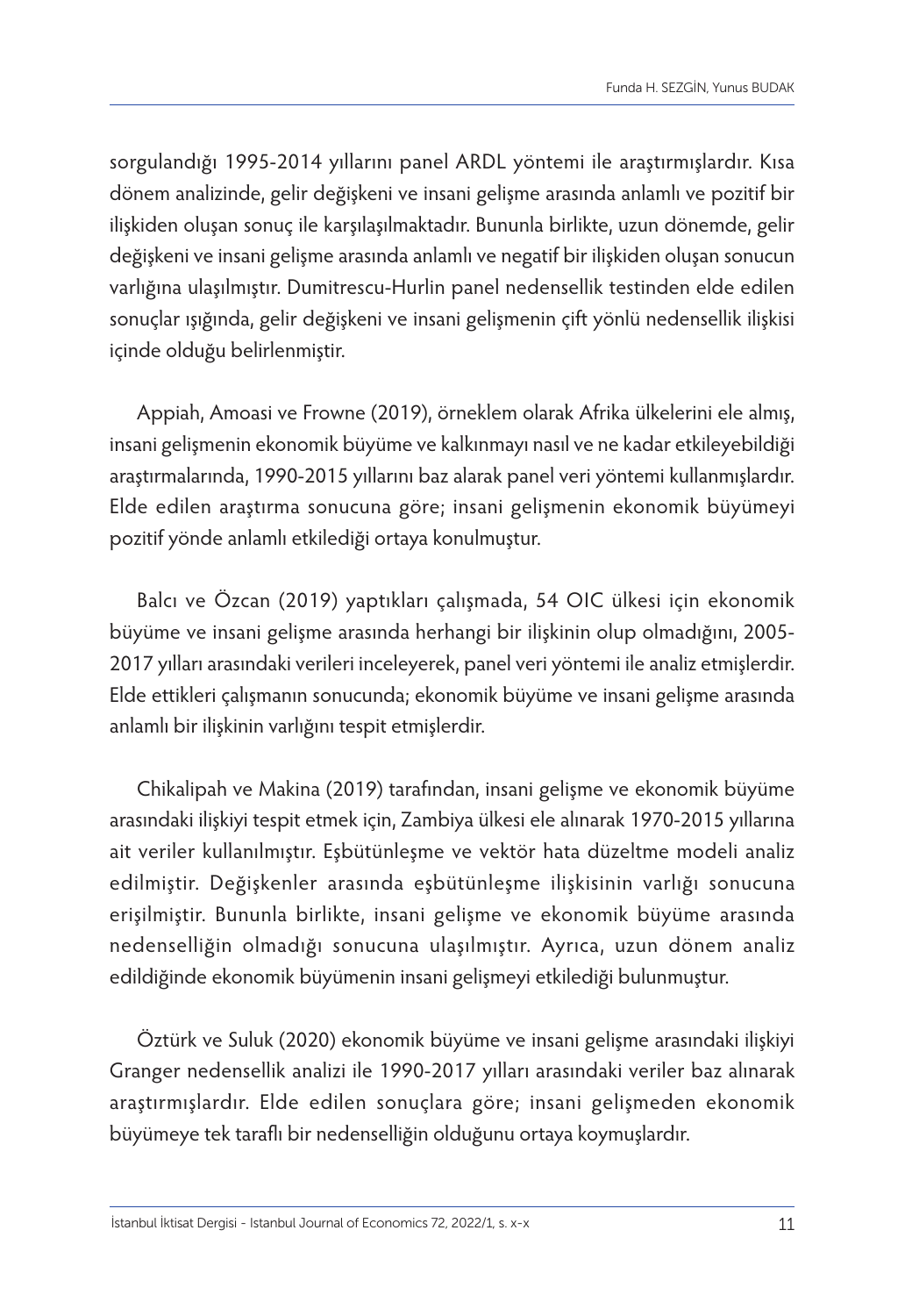Rahman, Rajab ve Ryanb (2020) çalışmasında, 25 gelişmiş ve 25 gelişmekte olan ülke gruplarını 2000-2014 yıllık verileri ile analiz etmiştir. Panel havuzlanmış, panel sabit etkiler ve panel tesadüfi etkiler regresyon modellerini kullanmışlardır. Her iki ülke grubu için insani gelişme ve büyüme arasında pozitif anlamlı ilişki belirlemişlerdir.

Akar, Sarıtaş ve Kızılkaya (2021) çalışmasında, insani gelişmenin ekonomik büyüme üzerindeki etkisini 25 geçiş ekonomisi ülkesine yönelik 2002-2018 yılları arası baz alınarak, panel veri analiz yöntemi ile araştırmışlardır. Elde edilen sonuçlara göre; insani gelişme arttıkça ekonomik büyüme de istatistik anlamlı artacaktır. Pozitif yönlü ilişki mevcuttur.

# **4. Ekonometrik Analiz**

# **4.1. Araştırmanın Amacı ve Önemi**

Ülke ekonomik performans düzeyleri ele alınıp incelendiğinde, gelir düzeyi dışında, farklı sosyal göstergelere de bakılmasını öneren görüşler bulunmaktadır. İnsani kalkınma kavramını ele aldığımızda; sosyal, kültürel ve ekonomik gelişmişliği ifade eden, bununla birlikte bireylerin refah seviyelerinin artırılmasının da bir gereklilik olduğunu vurgulayan süreç karşımıza çıkmaktadır. Geçmiş dönemlerde yapılan çalışmalar, özellikle makro ve mikro değişkenlerin insani kalkınma ve ekonomik büyüme ile olan ilişkilerinin sonuçlarını ortaya koymuş olsa da, genel anlamda bir çıkarım yapmak yanlış olacaktır. Özellikle, toplumların yaşam tarzlarının, coğrafyalarının, tarihlerinin ve kültürlerinin birbirinden farklı olması genel çıkarımlar yapmaya uygunluk sağlamaz. Aynı zamanda, bireylerin davranış ve düşüncelerini belirlenebilir ve homojen olarak saptamak gerçekçi değildir. Bu durum tespiti ile birlikte, insani değerlerin arka plana atıldığı bir ekonomik sistemden söz etmek kabul edilecek bir düşünce değildir. Ülkelerin ulusal olarak kümülatif gelir artışlarının yüksek seviyelerde olması, aynı ülkelerin bu değişkenden dolayı gelişmiş bir ülke olarak kabul edilmesi için yeterli değildir. Ülkelerin sadece ekonomik olarak gelişmesi ve bunun yanında sosyal alanda bireylerin sorunlarının çözülemediği yerlerde ekonomik büyüme ve insani kalkınma arasındaki ilişkinin daha iyi anlaşılabilir kılacak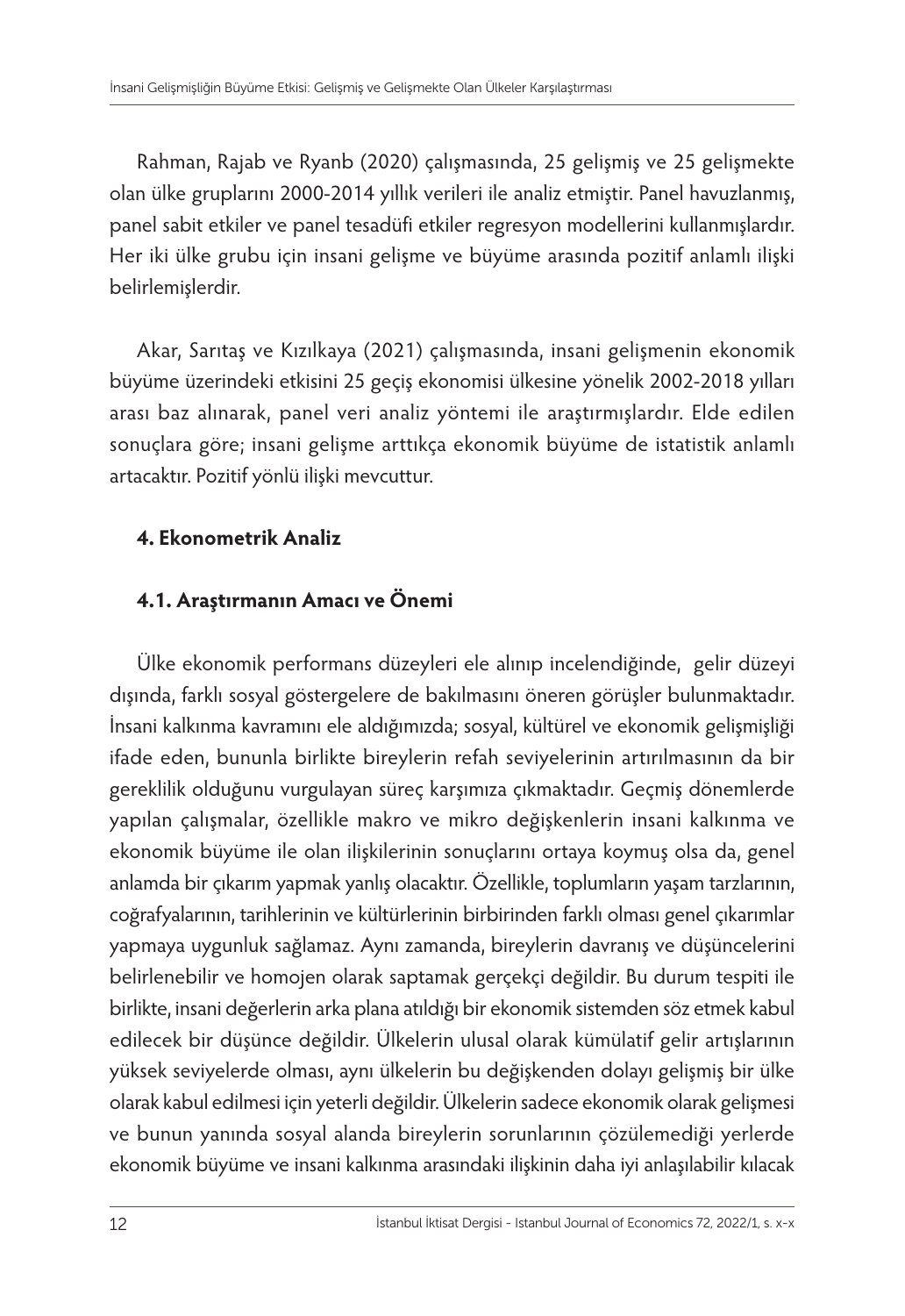adımların atılması gerekmekte ve aynı zamanda ilişkinin daha iyi kurulması gereği ön plana çıkmaktadır. Buradan hareketle çalışmanın amacı, gelişmiş ve gelişmekte olan ülke gruplarına yönelik insani gelişmenin büyümeye etkisini panel regresyon analizi ile belirlemek ve sonuçları karşılaştırmaktır.

# **4.2. Veri ve Örneklem**

Çalışmada gelişmiş ve gelişmekte olan ülkeler için bağımlı değişken olarak ülkelerin Gayrisafi Yurt İçi Hasıla değeri (satın alma gücü paritesine göre-milyar\$) ve bağımsız değişken olarak İnsani Gelişme Endeksi ele alınmıştır. İnsani Kalkınma Endeksi formülü 2010'da değiştiği için veriler 2010-2020 dönemi için ele alınmıştır. Panel veri analizi kapsamında oluşturulmuş ve ampirik modelin tahmininde R yazılımı ve Eviews 11.0 paket programlarından yararlanılarak veriler elde edilmiştir. Her iki ülke grubu için ele alınan bağımlı ve bağımsız değişkenler aşağıda yer alan Tablo 1 de verilmiştir.

Tablo 1: Analizde Kullanılan Değişkenlerin Tanıtımı

|     | Deăisken                              | Kullanım                | Kavnak                                                   |
|-----|---------------------------------------|-------------------------|----------------------------------------------------------|
|     | <b>GSYİH</b> Gayrisafi Yurtiçi Hasıla | Logaritmik   World Bank |                                                          |
| İKE | İnsani Kalkınma Endeksi               |                         | Logaritmik   United Nations Development Programme (UNDP) |

İnsani kalkınma endeks değerlerinin hesaplanmasında belli dönemlerde formül değişikliğine gidilmiştir. 1990 yılından başlayarak sırasıyla 1991, 1994, 1995, 1999, 2005 ve son olarak 2010 yılında olmak üzere endeks değerinin hesaplanmasında değişiklikler yapılmıştır. 2010 yılında yapılan son değişiklik ile insani gelişme endeksi aşağıdaki formül ile hesaplanmıştır.

İnsani Kalkınma Endeksi=Sağlık Endeksi<sup>1/3</sup> \*Eğitim Endeksi<sup>1/3</sup> \*Gelir Endeksi<sup>1/3</sup>

Endeks 0-1 arasında değer almaktadır. Endeks değerinin 1'e yakın olması arzulanan durumdur ve ülkenin en üst seviyede bir insani gelişme sağladığının göstergesidir. Elde edilen insani gelişme endeks değerlerine göre ülkeler dört kategoride incelenmektedir: Endeks değeri 0.55'den az olan ülkeler, "Düşük İnsani Gelişmişlik" gurubu olarak adlandırılmaktadır. Endeks değeri 0.55-0.69 aralığında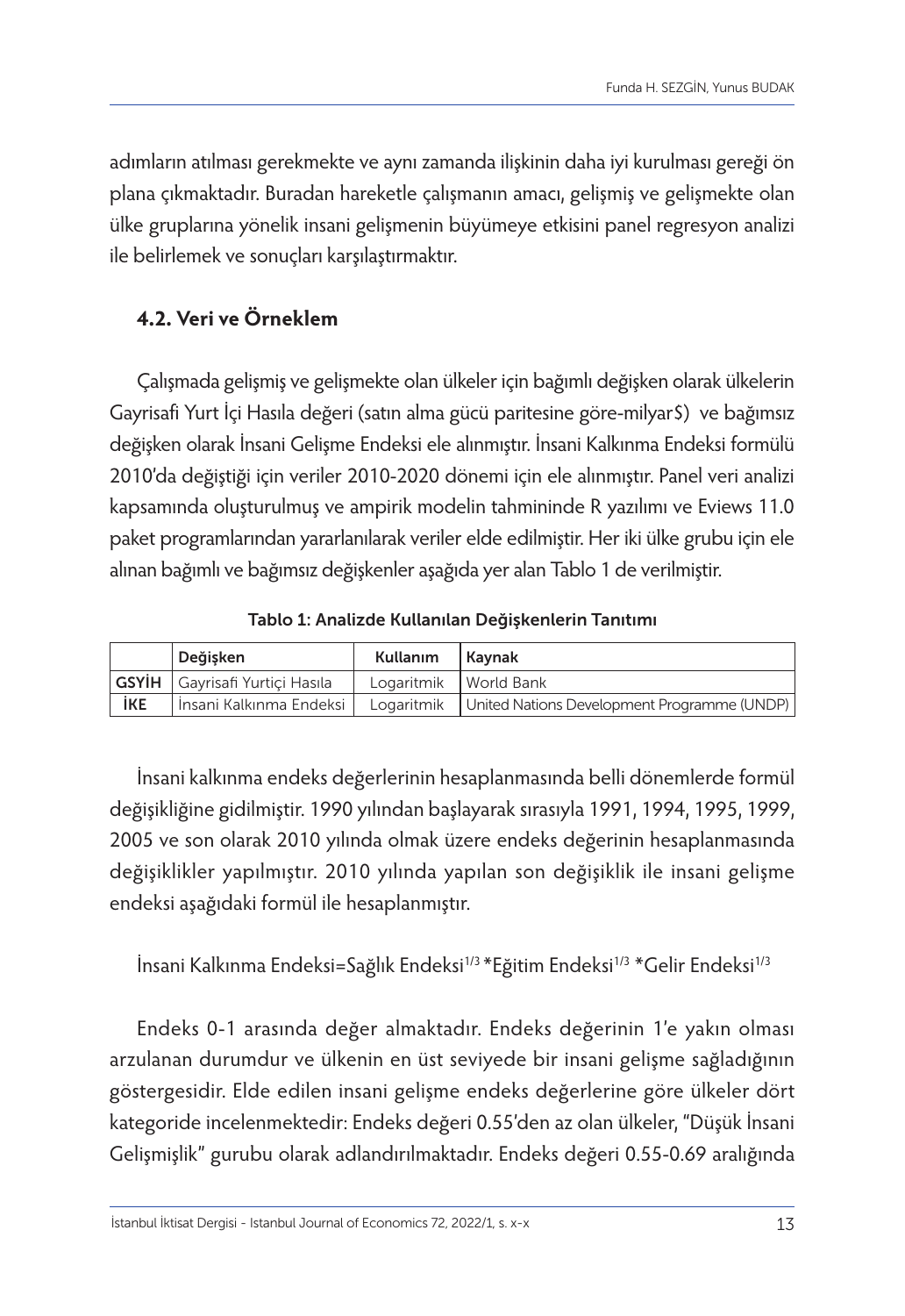olan ülkeler, "Orta İnsani Gelişmişlik" grubu olarak adlandırılmaktadır. Endeks değeri 0.70-0.79 aralığında olan ülkeler, "Yüksek İnsani Gelişmişlik" gurubu olarak adlandırılmaktadır. Endeks değeri 0.80 ve üzerinde olan ülkeler "Çok Yüksek İnsani Gelişmişlik" grubu olarak adlandırılmaktadır (UNDP, 2020).

Çalışmanın örneklemini oluşturan gelişmiş ülkeler grubu; Almanya, Fransa, İngiltere, Belçika, Kanada, Japonya, Danimarka ve gelişmekte olan ülkeler grubu; Türkiye Hindistan, Brezilya, Rusya, Meksika, Endonezya, Güney Afrika ve ele alınmıştır. Tablo 2'de ülke gruplarına yönelik değişkenlerin tanımsal istatistik bilgileri sunulmuştur.

| Gelişmekte Olan Ülkeler   |              |       | Gelişmiş Ülkeler          |              |            |
|---------------------------|--------------|-------|---------------------------|--------------|------------|
| Tanımsal<br>istatistikler | <b>GSYİH</b> | İKE   | Tanımsal<br>istatistikler | <b>GSYIH</b> | <b>İKE</b> |
| Ortalama                  | 26553.92     | 0.796 | Ortalama                  | 46532.85     | 0.944      |
| Medyan                    | 26018.23     | 0.802 | Medyan                    | 46723.15     | 0.940      |
| Maksimum                  | 38973.74     | 0.813 | Maksimum                  | 78128.09     | 0.957      |
| Minimum                   | 17251.45     | 0.784 | Minimum                   | 27599.25     | 0.919      |
| Std. sapma                | 26553.92     | 0.215 | Std. sapma                | 9426.04      | 0.129      |

Tablo 2: Veri Setine Yönelik Tanımsal İstatistikler

Gelişmekte olan ülkelere bakıldığında, GSYİH değeri ortalaması 26553.92±26553, gelişmiş ülkeler için 46532.85±9426 olarak belirlenmiştir. Gelişmekte olan ülkelerde maksimum GSYİH değeri 38.973, minimum değer ise 17251'dir. Gelişmiş ülkelerde maksimum GSYİH değeri 78128 ve minimum GSYİH değeri 27599 biçimindedir. İnsani kalkınma endeksi (İKE) gelişmekte olan ülkelerde ortalama 0.796±0.215 ve gelişmiş ülkeler için 0.944±0.129 değerine sahiptir. Gelişmekte olan ülkelerde endeksin maksimum değeri 0.813, minimum değeri 0.784'dir. Gelişmiş ülkelerde maksimum değer 0.957 ve minimum değer 0.919 olarak belirlenmiştir.

# **4.3. Yöntem**

İlişkilerin belirlenmesinde panel regresyon analizi kullanılmıştır. Analiz öncesinde, yatay kesit bağımlılığı ve homojenlikle ilgili gerekli sınamalar yapılmış,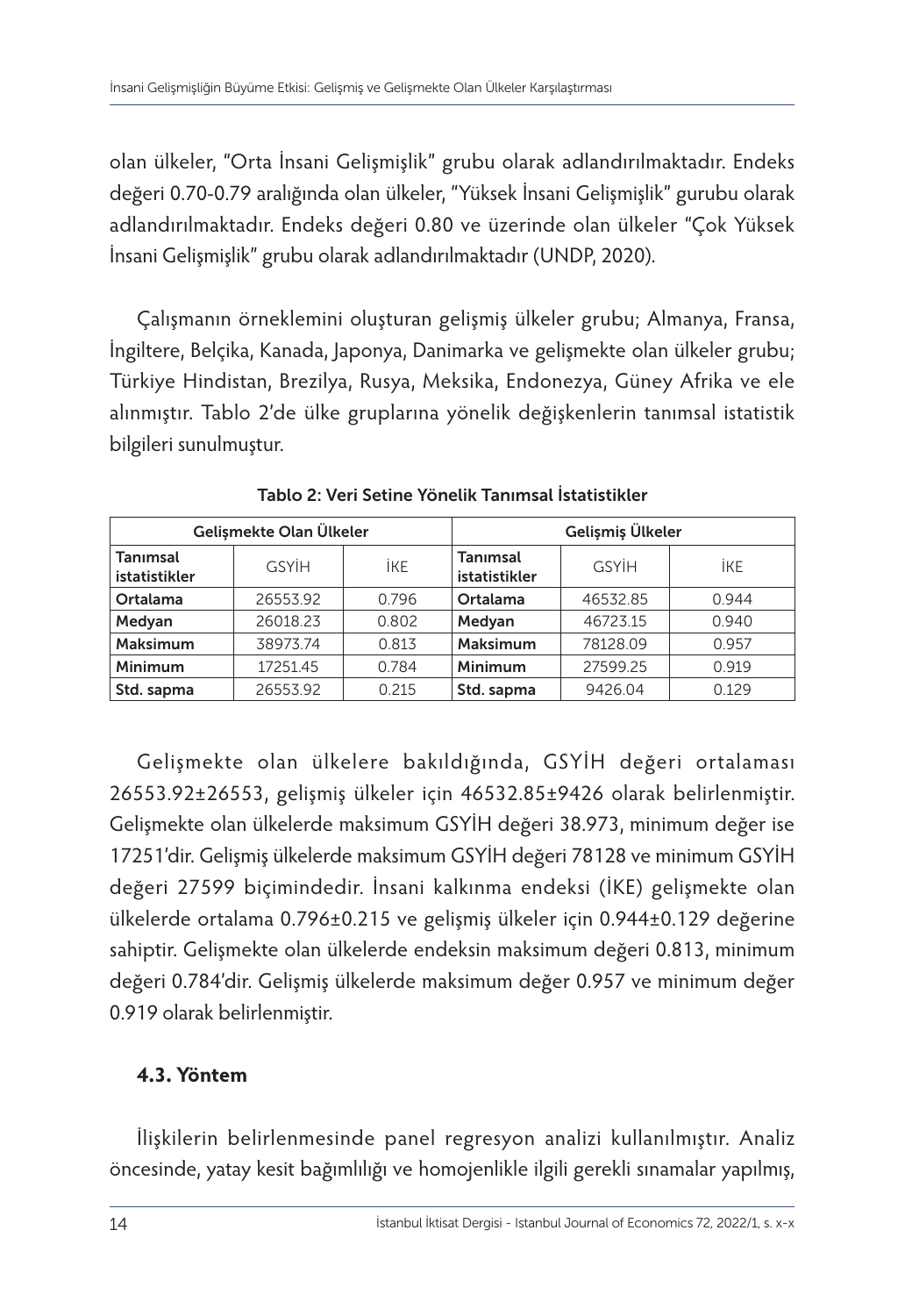daha sonra birinci nesil birim kök testleri uygulanmıştır. Bunlar; Im vd. (2003), Maddala ve Wu (1999) ve Choi (2001) olarak sıralanabilir. Sonrasında ikinci nesil birim kök testi CADF uygulanmıştır.

#### **4.4. Bulgular ve Yorumlar**

# *4.4.1. Yatay Kesit Bağımlılığı ve Homojenlik Testleri*

Değişkenlerin homojen olup olmadıkları ilk olarak incelenmesi gereken aşamadır. Bu incelemenin sonucunda elde edilecek sonuçlara göre, diğer bir ifade ile, değişkenlerin heterojen veya homojen çıkması, uygulama kısmında birim kök testlerinin şeklini değiştirmektedir. Peasaran vd. (2008) tarafından düzeltilmiş sapma ile LM adj. testi kullanılmış ve analiz edilmiştir. Aynı zamanda Pesaran (2004) tarafından uygulamaya konulan LM CD testi ile birlikte seriler arasında yatay kesit bağımlılığı kullanılmıştır. Test sonuçlarına bakıldığında, elde edilen olasılık değerleri %5'den küçük olduğundan sıfır hipotezi red edilmiştir (Yatay kesit bağımlılığı yoktur). Yatay kesit bağımlılığının varlığı tespit edilmiştir. Bununla birlikte, delta tilde ve düzeltilmiş delta tilde testleri uygulanmış, katsayıların heterojen oldukları görülmüştür.

| Gelişmiş Ülkeler                                                               |        |       |  |  |  |  |
|--------------------------------------------------------------------------------|--------|-------|--|--|--|--|
| <b>Yatay kesit bağımlılığı testi</b> ( $H_0$ : Yatay kesit bağımlılığı yoktur) |        |       |  |  |  |  |
| Test<br>Test istatistiği<br>p-değeri                                           |        |       |  |  |  |  |
| LM (Breusch and Pagan (1980)                                                   | 35.263 | 0.001 |  |  |  |  |
| LM adi (Pesaran vd. (2008)                                                     | 36.990 | 0.009 |  |  |  |  |
| LM CD (Pesaran (2004)                                                          | 37.112 | 0.000 |  |  |  |  |
| <b>Homojenlik testi</b> ( $H_0$ : Eğim katsayıları homojendir)                 |        |       |  |  |  |  |
| Test istatistiği<br>Test<br>p-değeri                                           |        |       |  |  |  |  |
| Delta_tilde                                                                    | 8.435  | 0.000 |  |  |  |  |
| Delta_tilde_adj                                                                | 9.218  | 0.001 |  |  |  |  |
| Gelismekte Olan Ülkeler                                                        |        |       |  |  |  |  |
| <b>Yatay kesit bağımlılığı testi</b> ( $H_0$ : Yatay kesit bağımlılığı yoktur) |        |       |  |  |  |  |
| Test<br>Test istatistiği<br>p-değeri                                           |        |       |  |  |  |  |
| LM (Breusch and Pagan (1980)                                                   | 0.001  |       |  |  |  |  |
| LM adi (Pesaran vd. (2008)<br>0.000<br>30.564                                  |        |       |  |  |  |  |
| LM CD (Pesaran (2004)<br>30.995<br>0.000                                       |        |       |  |  |  |  |

Tablo 3: Yatay Kesit Bağımlılığı ve Homojenlik Test Sonuçları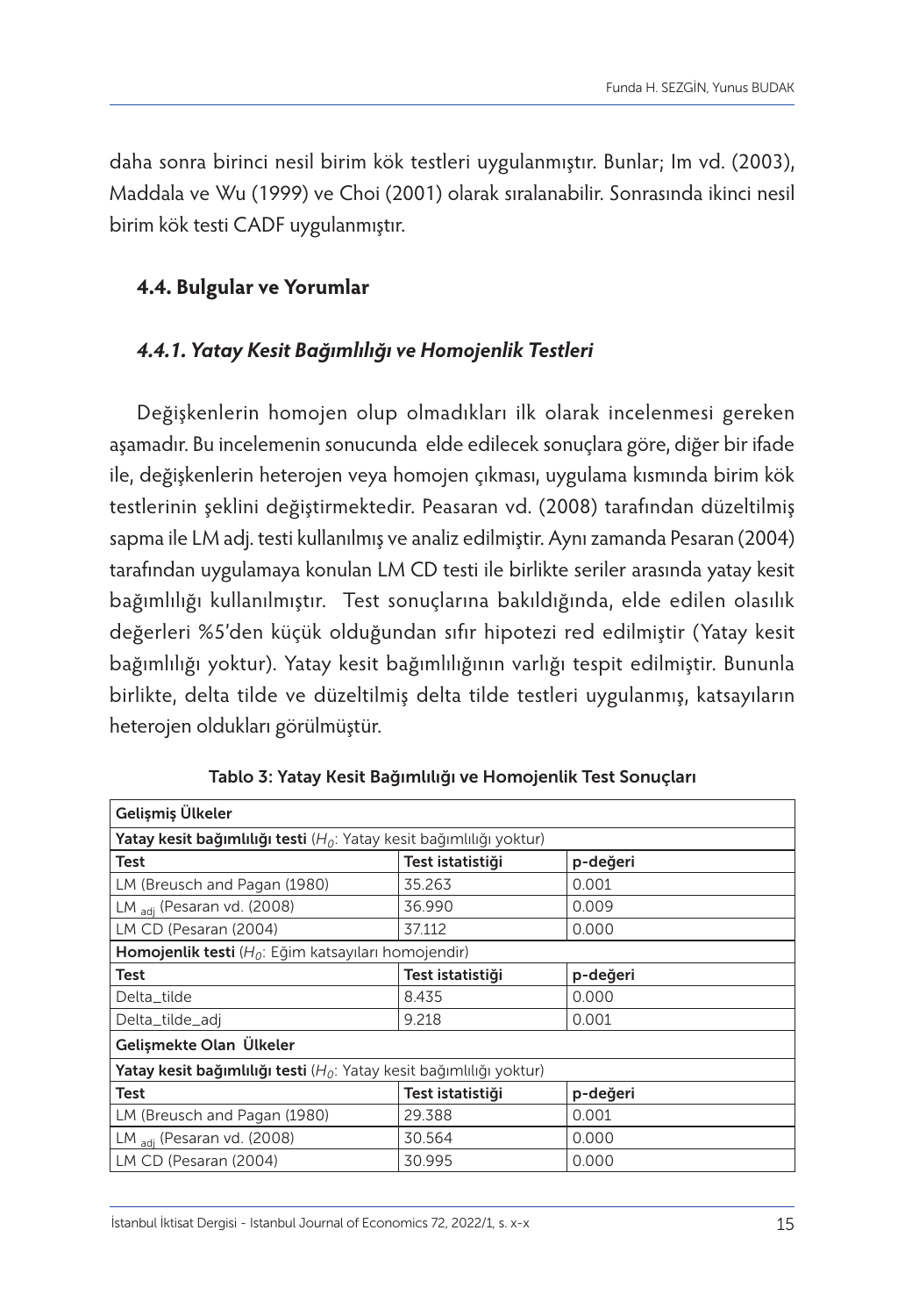| <b>Homojenlik testi</b> ( $H_0$ : Eğim katsayıları homojendir) |       |       |  |  |  |  |
|----------------------------------------------------------------|-------|-------|--|--|--|--|
| Test<br>Test istatistiği<br>p-değeri                           |       |       |  |  |  |  |
| Delta tilde                                                    | 7.104 | 0.000 |  |  |  |  |
| Delta_tilde_adj                                                | 0.000 |       |  |  |  |  |

# *4.4.2. Birinci Nesil Birim Kök Test Sonuçları*

Birinci nesil birim kök testleri kendi içerisinde ikiye ayrılarak, heterojen ve homojen modeller olarak karşımıza çıkmaktadır. Çalışmada heterojen bir yapı elde edildiği için, Maddala ve Wu (1999), Choi (2001), Im, Pesaran ve Shin (2003) birinci nesil testler uygulanacaktır.

|              | Gelismis Ülkeler        |                    |                                             |                    |                  |                    |  |
|--------------|-------------------------|--------------------|---------------------------------------------|--------------------|------------------|--------------------|--|
|              | Maddala&Wu Test         |                    | Im, Pesaran & Shin Test                     |                    | <b>Choi Test</b> |                    |  |
| Değişkenler  | Düzey                   | 1. mertebe<br>fark | 1. mertebe<br>Düzey<br>fark                 |                    | Düzey            | 1. mertebe<br>fark |  |
|              | Trend+sabit             | Sabit              | Trend+sabit                                 | Sabit              | Trend+sabit      | <b>Sabit</b>       |  |
| <b>IKE</b>   | $-0.967(0.107)$         | $-4.732(0.003)*$   | 10.092(0.142)                               | 37.463(0.000)*     | $-1.258(0.134)$  | $-9.261(0.000)*$   |  |
| <b>GSYIH</b> | $-1.126(0.139)$         | $-6.482(0.000)*$   | 12.981(0.130)                               | 36.576(0.000)*     | $-1.543(0.123)$  | $9.564(0.000)*$    |  |
|              | Gelişmekte Olan Ülkeler |                    |                                             |                    |                  |                    |  |
|              |                         | Maddala&Wu Test    | <b>Choi Test</b><br>Im, Pesaran & Shin Test |                    |                  |                    |  |
| Değişkenler  | Düzey                   | 1. mertebe<br>fark | Düzey                                       | 1. mertebe<br>fark | Düzey            | 1. mertebe<br>fark |  |
|              | Trend+sabit             | Sabit              | Trend+sabit                                 | Sabit              | Trend+sabit      | Sabit              |  |
| <b>İKE</b>   | $-0.981(0.130)$         | $-9.556(0.000)*$   | 10.862 (0.138)                              | 30.904(0.000)*     | 1.001(0.115)     | $-8.505(0.000)*$   |  |
| <b>GSYIH</b> | $-1.311(0.140)$         | $-6.505(0.000)*$   | 13.886 (0.147)                              | 33.517(0.000)*     | $-1.286(0.142)$  | $-9.365(0.000)*$   |  |

Tablo 4: Birinci Nesil Panel Birim Kök Testi Sonuçları

*\*0.05 için durağan değişken*

Not: Olasılık (p) değerleri tablo içinde verilmiştir.Testlerin sıfır hipotezi birim kök vardır şeklindedir. Optimal gecikme uzunluğu Schwarz bilgi kriteri kullanılarak belirlenmiştir.

Sonuçlara göre; değişkenlerin tümü düzey değerleri için birim köke sahiptir. Bununla birlikte, birinci mertebe fark serilerine baktığımızda birim kök olmadığı için, tüm değişkenlerin I(1) olduğu durum söz konusudur. Yani, 1. mertebe fark için durağanlık ifade etmektedirler. Birinci nesil birim kök testlerine bakıldığında; paneli meydana getiren yatay kesit birimlerinin bağımsız olduğu durumunu dikkate aldığı görülecektir. Yani; paneli meydana getiren birimlerden birime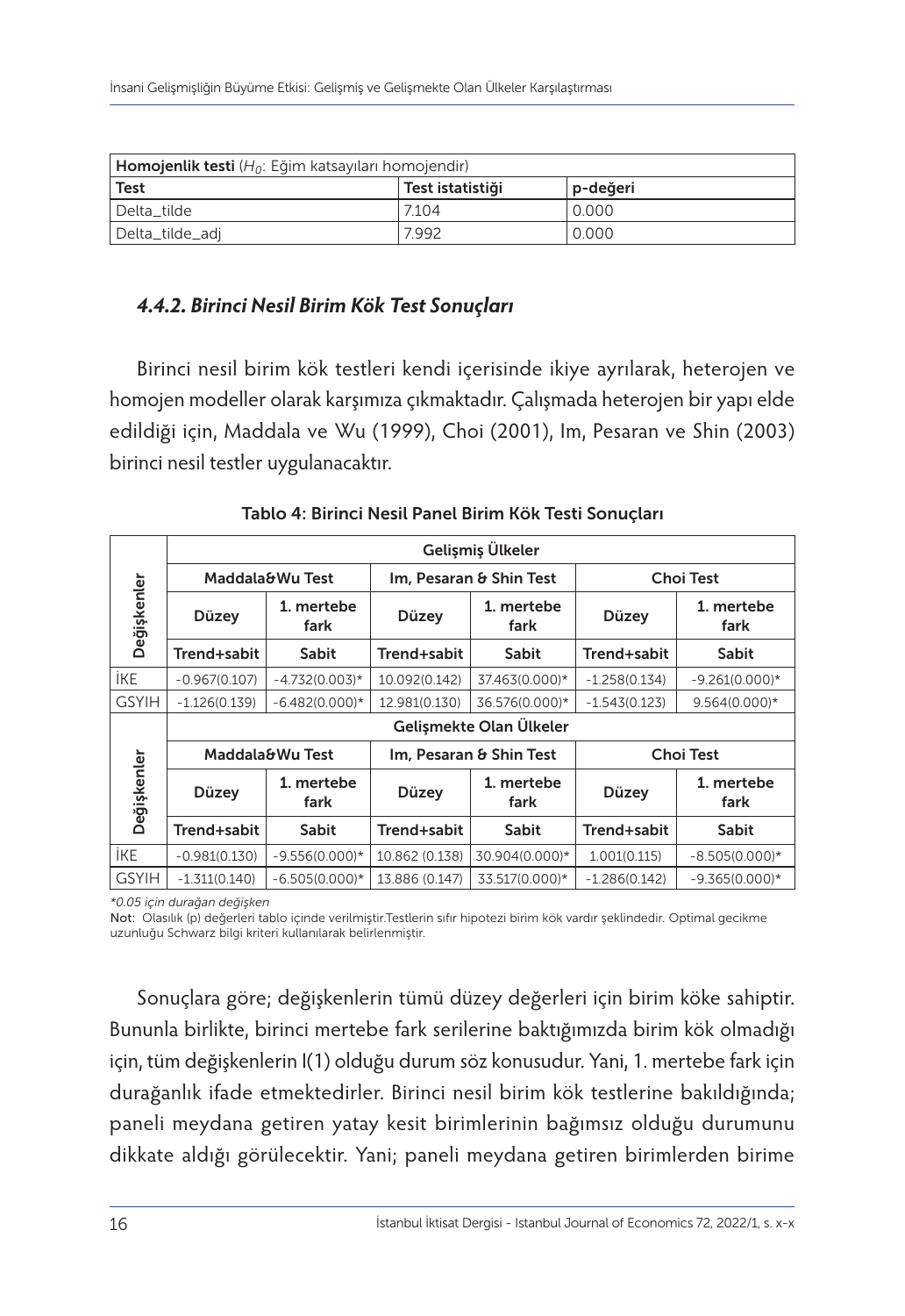ulaşan şoktan, var olan tüm yatay kesit birimlerinin aynı miktarda etkilendikleri varsayımına dayanmaktadır. Paneli meydana getiren yatay kesit birimlerinden herhangi birine gelen şokdan, diğer var olan birimlerin etkilenmesi aslında mantıklı bir sonucu ortaya koymaktadır. Var olan eksikliği ortadan kaldırmak için, yatay kesit birimleri arasındaki bağımlılıktan hareketle, duranlığı analiz eden 2. nesil birim kök testleri ileri bir düzeye getirilmiştir. Bu açıdan bakıldığında panel veri setinde yatay kesit bağımlılığı durumunda, ikinci nesil birim kök testlerini kullanmak tutarlı ve etkin olacaktır. Çalışmamızda, 2. nesil birim kök testlerinden CADF kullanılmıştır. Aşağıdaki tabloda Pesaran (2007) tarafından geliştirilen CADF testinin sonuçları gösterilmiştir.

| GELİŞMİŞ ÜLKELER                                  |                      |               |                 |               |  |  |  |
|---------------------------------------------------|----------------------|---------------|-----------------|---------------|--|--|--|
|                                                   |                      | Düzey         | 1. mertebe fark |               |  |  |  |
| Değişkenler                                       | Sabit                | Sabit + Trend | Sabit           | Sabit + Trend |  |  |  |
| <b>IKE</b>                                        | $-1.014$             | $-1.189$      | $-6.560*$       | $-7.664*$     |  |  |  |
| <b>GSYIH</b><br>$-7.869*$<br>$-1.215$<br>$-1.256$ |                      |               |                 | $-8.813*$     |  |  |  |
| <b>GELİŞMEKTE OLAN ÜLKELER</b>                    |                      |               |                 |               |  |  |  |
|                                                   |                      | Düzey         | 1. mertebe fark |               |  |  |  |
| Değişkenler                                       | Sabit                | Sabit + Trend | Sabit           | Sabit + Trend |  |  |  |
| <b>IKE</b>                                        | $-1.166$<br>$-1.190$ |               | $-5.524*$       | $-6.785*$     |  |  |  |
| <b>GSYIH</b>                                      | $-1.247$             | $-1.286$      | $-6.667*$       | $-7.901*$     |  |  |  |

*\*0.05 için Ho red, durağan değişken*

CADF testlerinde optimal gecikme uzunluğu Schwarz bilgi koşuluna göre saptanmış olup, en fazla gecikme uzunluğu bir olarak belirlenmiştir. Burada sıfır hipotezinin %5 anlamlılık düzeyinde reddedildiği durumu ile karşılaşılmaktadır. Birim test sonuçlarına gelindiğinde, birim kök içerdikleri, değişkenlerin I(1) düzeyinde durağan olduğu durumu söz konusudur. Başka bir ifade ile, serilerin düzeyde durağan olmadıkları sonucudur.

# *4.4.3. Panel Regresyon Analizi*

Panel veri analizi yöntemleri Baltagi'nin 2005'deki çalışmasında belirtildiği üzere, sabit etki, tesadüfi etki ve havuzlanmış (pooled) etki ile tanımlanmıştır. Bu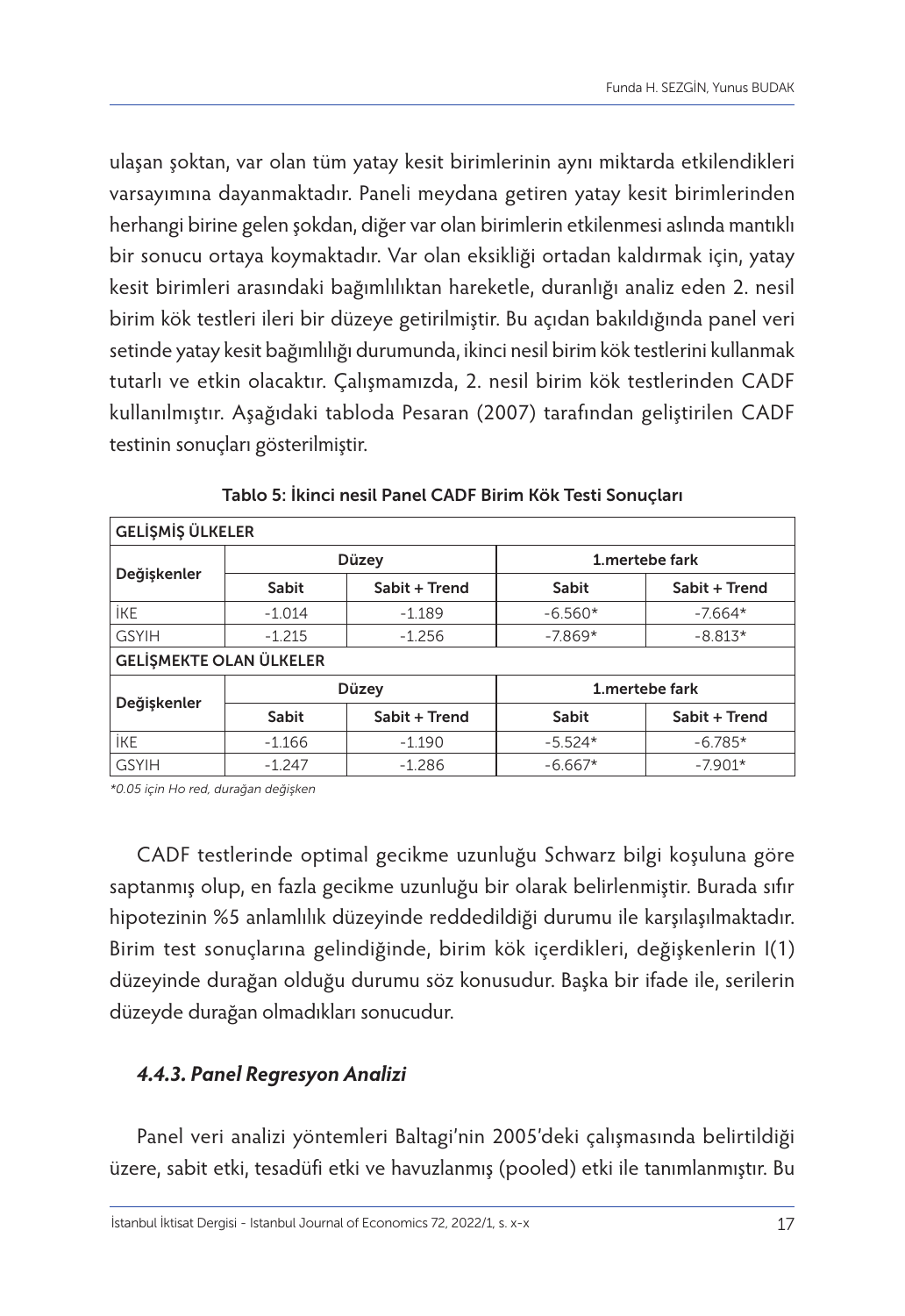çalışmamızda, belirlenen modellerin içinden bir seçim yapabilmek için istatistiksel testler gerçekleştirilmiştir. Bu aşamada, Chow testi ve Breush-Pagan (BP) kullanılmaktadır. Chow testi için boş hipotez "pool EKK" iken alternatif hipotez "sabit etki (SEM)" (fixed effect) modeli iken, BP testi için boş hipotez "pool EKK" iken alternatif hipotez "tesadüfi etki-TEM" (random effect) modelidir.

| Ülke grubu              | Test                    |       | karar           |
|-------------------------|-------------------------|-------|-----------------|
| Gelişmiş ülkeler        | Chow(F testi)           | 0.001 | $H_0$ red (SEM) |
|                         | $BP(y^2 \text{ testi})$ | 0.000 | $H_0$ red (TEM) |
| Gelismekte olan ülkeler | Chow(F testi)           | 0.000 | $H_0$ red (SEM) |
|                         | $BP(y^2 \text{ testi})$ | 0.003 | $H_0$ red (TEM) |

Tablo 6: Panel regresyon tahmin yöntemi seçim test sonuçları

Uygulanan testler sonucuna göre, "H<sub>0</sub> hipotezi red" durumu söz konusudur ve ülke grupları için SEM ve TEM modellerinin bir tanesini seçmek zorunluluğunun olmasıdır. Burada da Hausman testi yardımıyla "Tesadüfi Etkiler Modeli" ve "Sabit Etkiler Modeli" için karar verilmesi gereklidir. Hipotezler; "H0: Tesadüfi etki var (TEM)" ve "H1: Tesadüfi etki yok (SEM)" biçimindedir.

Tablo 7: Hausman testi sonuçları

| Ülke grubu              | <b>Hausman Test</b>  | р     | Karar             |
|-------------------------|----------------------|-------|-------------------|
| Gelişmiş ülkeler        | Yatay Kesit          | 0.154 | $H_0$ kabul (TEM) |
|                         | Zaman                | 0.180 | $H_0$ kabul (TEM) |
|                         | Yatay Kesit Ve Zaman | 0.179 | $H_0$ kabul (TEM) |
| Gelismekte olan ülkeler | Yatay Kesit          | 0.125 | $H_0$ kabul (TEM) |
|                         | Zaman                | 0.136 | $H_0$ kabul (TEM) |
|                         | Yatay Kesit Ve Zaman | 0.148 | $H_0$ kabul (TEM) |

Test sonuçlarına bakıldığında; her iki ülke grubu için tesadüfi etkiler modeli uygunluk göstermiştir. Çözümlemeler için farklı algoritmalar denenmiş ve toplam hata karesi en küçük değeri veren algoritma için analizler gerçekleştirilmiştir. Değişkenlerin durağan oldukları birinci mertebe farkları ile ve mevsimselliği gidermek amaçlı logaritmaları alınarak analizler yapılmıştır.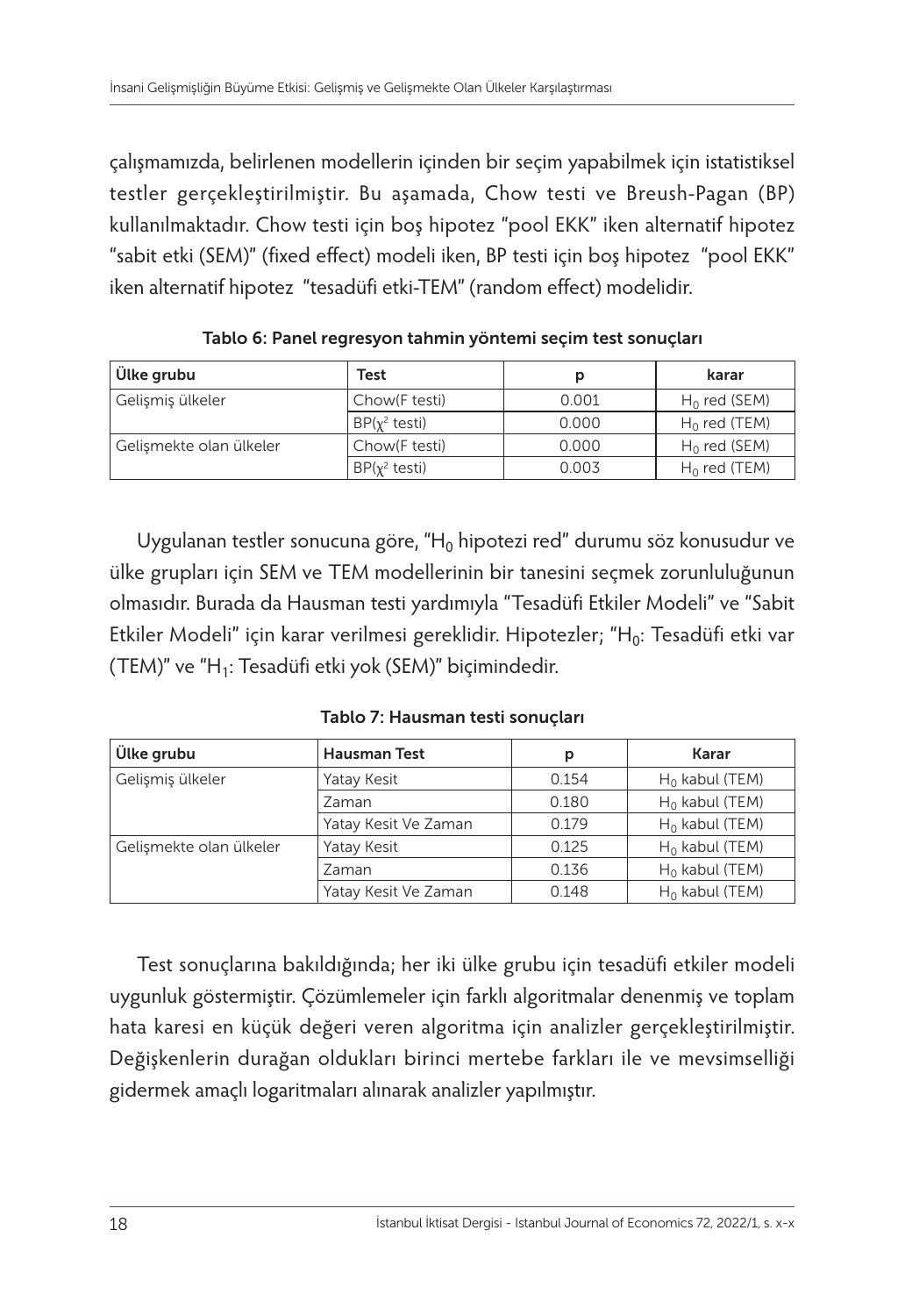| Gelişmiş ülkeler                                                                                                                                                                        |                                            |       |       |          |  |  |  |  |
|-----------------------------------------------------------------------------------------------------------------------------------------------------------------------------------------|--------------------------------------------|-------|-------|----------|--|--|--|--|
| Bağımlı Değişken: FLnGSYIH<br>Algoritma: Cross-section SUR                                                                                                                              |                                            |       |       |          |  |  |  |  |
|                                                                                                                                                                                         | Std. Hata<br>Katsayı<br>t-istatistiği<br>р |       |       |          |  |  |  |  |
| <b>FLnIKE</b>                                                                                                                                                                           | 0.387                                      | 0.043 | 7.604 | $0.000*$ |  |  |  |  |
| sabit                                                                                                                                                                                   | 1.671                                      | 0.310 | 5.390 | $0.000*$ |  |  |  |  |
| $R^2 = 0.390$ F <sub>ist</sub> = 20.34 F(p) = 0.000<br>Diagnostik testler: Wooldridge Otokorelasyon (p) = 0.136, Greene Heteroskedasite Testi (p) =<br>0.140<br>Gelismekte Olan ülkeler |                                            |       |       |          |  |  |  |  |
| Bağımlı Değişken: FLnGSYIH<br>Algoritma: Cross-section SUR                                                                                                                              |                                            |       |       |          |  |  |  |  |
| Std. Hata<br>t-istatistiği<br>Katsayı<br>р                                                                                                                                              |                                            |       |       |          |  |  |  |  |
| <b>FLnIKE</b><br>0.037<br>4.702<br>$0.000*$<br>0.174                                                                                                                                    |                                            |       |       |          |  |  |  |  |
| sabit<br>1.102<br>0.190<br>5.801<br>$0.000*$                                                                                                                                            |                                            |       |       |          |  |  |  |  |
| $R^2 = 0.245$ $F_{\text{jet}} = 16.78$ $F(p) = 0.001$<br><b>Diagnostik testler:</b> Wooldridge Otokorelasyon (p) = 0.112, Greene Heteroskedasite Testi (p) =<br>0.124                   |                                            |       |       |          |  |  |  |  |

Tablo 8: Panel Regresyon Analizi Tahmin Sonuçları

*\*0.05 anlamlılık düzeyinde istatistik anlamlı değişken,"F" gösterimi 1.mertebe farkı belirtmektedir.*

Yapılan panel regresyon analizi sonucunda, her iki ülke grubu için IKE değişkeninin GSYIH üzerinde pozitif yönde anlamlı etkili olduğu belirlenmiştir (p<0.05). Gelişmiş ülkeler için; insani gelişme endeksindeki bir birimlik artışın büyümeyi % 38.7 oranında artırdığı görülmüştür. Gelişmekte olan ülkeler için ise, insani gelişme endeksindeki bir birimlik artışın büyümeyi % 17.4 oranında artırdığı belirlenmiştir. Gelişmiş ülkelerde insani gelişmişlik endeksinin büyümeye katkısı, gelişmekte olan ülkelerin yaklaşık 2 katından fazla bir değerdir. Aradaki ciddi fark dikkat çekicidir. Her iki modelin heteroskedasite ve otokorelasyon testleri sonucunda varsayımların sağlandığı belirlenmiştir (p>0.05). Modelin anlamlılığını belirten F testi p<0.05 olduğundan "model anlamlıdır" sonucuna ulaşılmıştır.

# **5. Sonuç**

Bu çalışmanın amacı; büyüme ve insani gelişme endeksi arasındaki ilişkiyi 2010- 2020 yıllarına yönelik, gelişmiş ve gelişmekte olan ülkeler açısından panel regresyon analizi yardımıyla belirlemektir. Değişkenlere bakıldığında, birinci nesil birim kök testleri ve ikinci nesil birim kök testleri birinci mertebe fark için durağan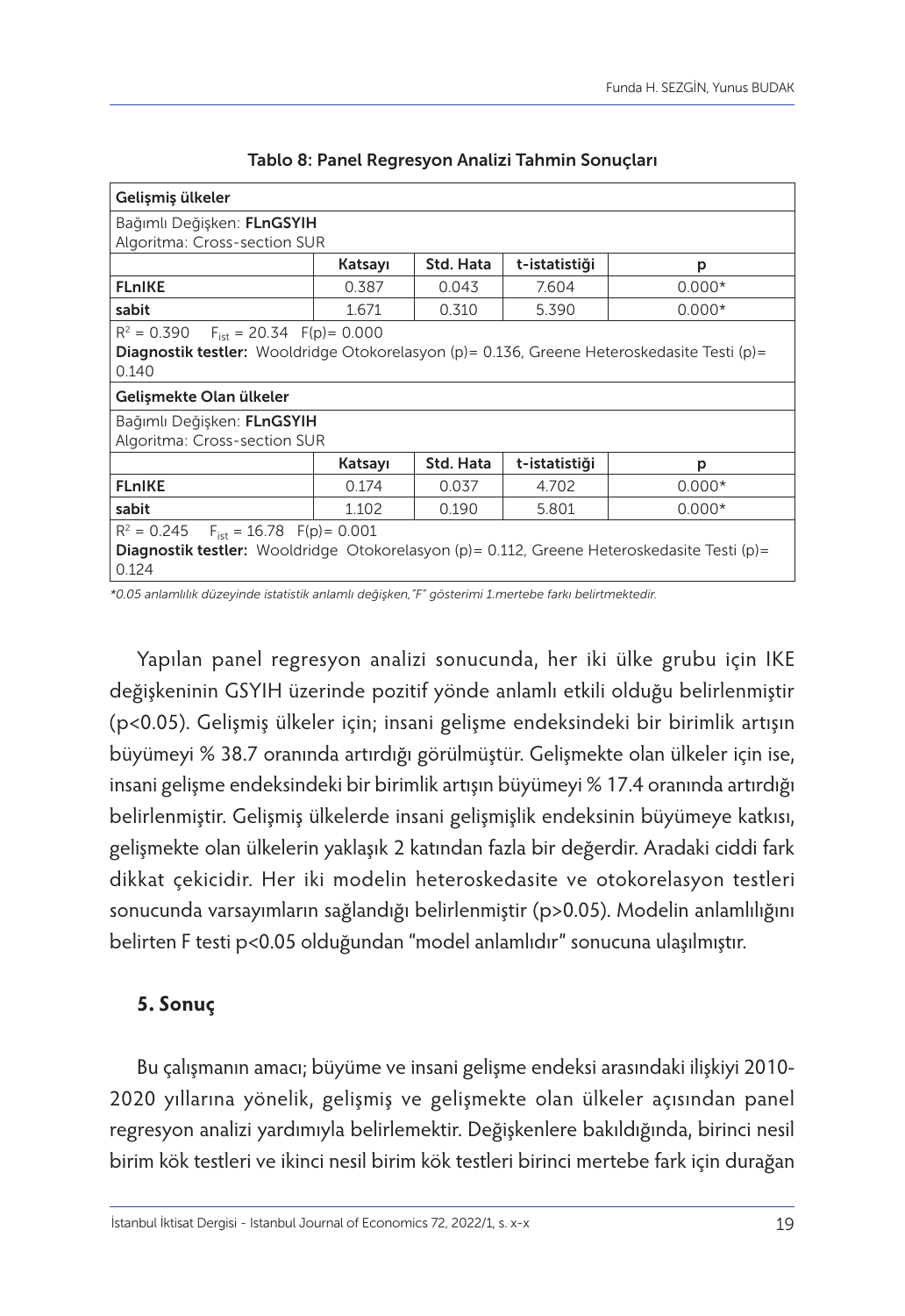çıkmıştır. Analiz sonucunda, gelişmiş ülkeler için insani gelişme endeksindeki bir birimlik artış büyüme üzerinde %38.7 oranında bir artışa yol açmaktadır. Aynı zamanda, gelişmekte olan ülkeler için insani gelişme endeksindeki bir birimlik artış büyüme üzerinde %17.4 oranında bir artışa yol açmaktadır. Gelişmiş ülkelerde insani gelişmenin büyümeye katkısı ciddi oranda yüksek bir değerdir. Elde edilen bu sonuçlara bakıldığında, insani gelişmişliğin artmasıyla ekonomik büyümenin de bu durumudan pozitif etkilendiği sonucunu ortaya koymaktadır. Çalışmadaki elde edilen sonuçlar literatürde yer alan; Chikalipah ve Makina (2019), Özturk ve Suluk (2020), Balcı ve Özcan (2019), Appiah vd. (2019), Aydın (2019), Uçan ve Koçak (2018), Erdem ve Çelik (2019), Suri vd. (2011), Grubaugh (2015), Abraham ve Ahmed (2011), Gopalakrishna ve Rao (2012), Bundala (2012) tarafından yapılan çalışmalara benzer sonuçlar ortaya çıkmıştır.

Bir ülkenin insani gelişme seviyesi üst düzeylerde ise, ekonomik büyüme oranı da yüksek seviyelerde seyredecektir. Elde edilen bu yüksek büyüme oranları ile elde edilecek kaynakların, gelir artışı ile sonuçlanacağı kesindir. Nihayetinde bu ülkelerin eğitim, sağlık, sosyal harcama kalemleri üzerindeki kaynak aktarımı sürekli artış gösterecektir. Kaynak aktarımı ile birlikte, ülkelerin insani gelişme düzeyleri üst seviyelere taşınacaktır. İfade edilen durumlarla birlikte, ekonominin büyümesi ve insani gelişme endeksinde var olan alt başlıklar olarak nitelendirilen sağlık ve eğitim koşullarında iyiye doğru bir hareket oluşacaktır. Bu da ekonomi üzerinde tekrar bir büyüme ile sonuçlanacaktır. Belirtilen bu durumların tersi yönünde yaşanacak gelişmeler, diğer bir ifade ile insani gelişme seviyesinin geri kalmış olması ülkelerin hem yatırım üzerinde hem de ekonomik büyüme üzerinde negatif etkiye sahip olacaktır. Düşük olan bu göstergeler eğitim, sağlık, sosyal harcama kalemleri üzerindeki kaynak aktarımını sınırlandıracaktır.

Bu sonuçlar değerlendirildiğinde; insani gelişme ile ekonomik büyüme arasındaki ilişkinin anlamlı olmakla birlikte, insani gelişme aynı zamanda ekonomik büyümeyi etkileyebilecek öneme sahiptir. Bu açıdan bakıldığında, çalışmanın tümü göz önünde bulundurularak bazı politika önerileri özetlenebilir. İnsani gelişme her ne kadar büyümenin sonucu olarak görülse de, aynı zamanda süreci etkileyecek bir değişken olduğu da unutulmamalıdır. Bununla birlikte, daha verimli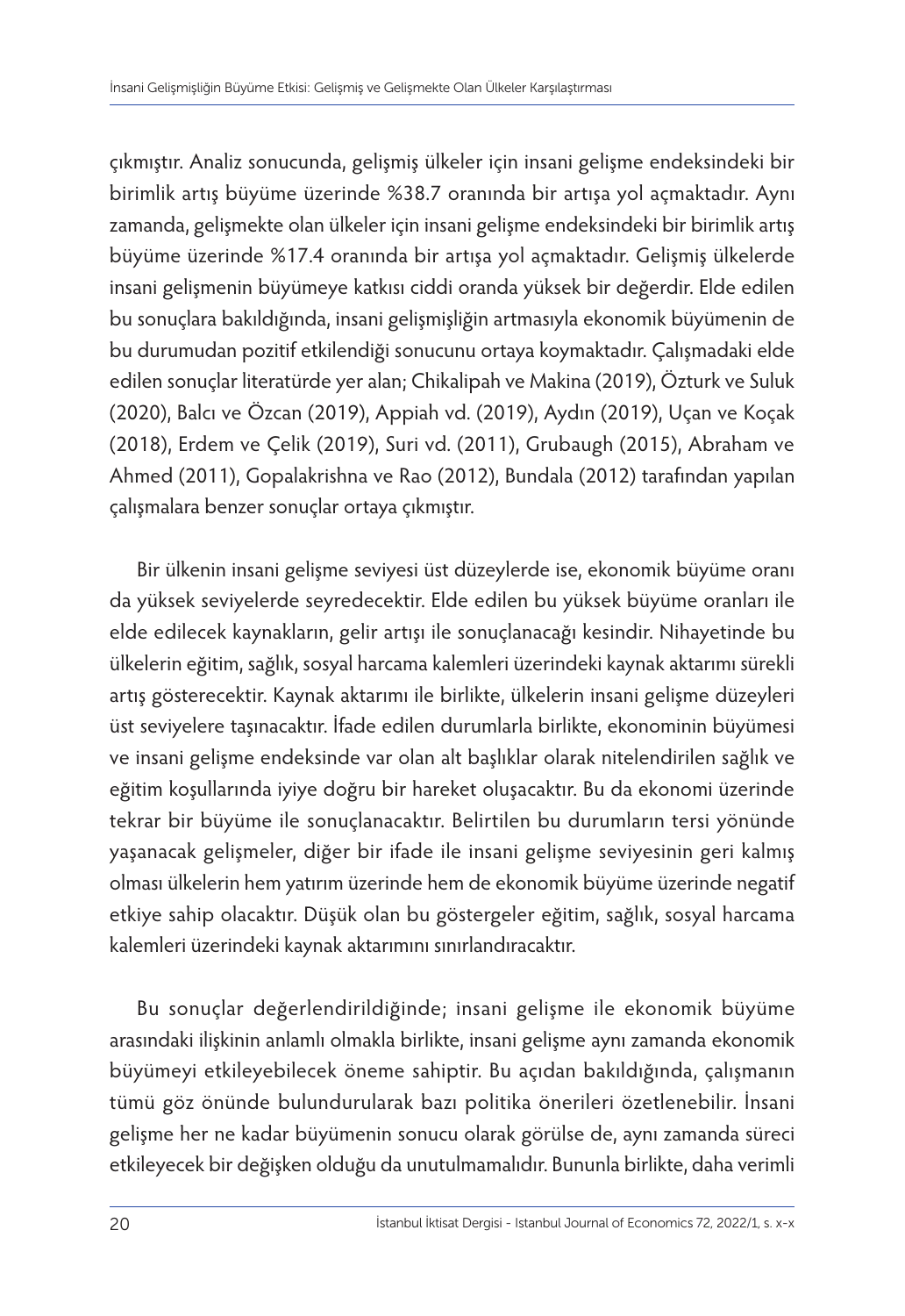bir insani kalkınma politikasının yürürlüğe konulabilmesi için gelişme politikaları oluşturulmalı ve Birleşmiş Milletler'in bununla ilintili projeleri izlenmelidir. Ayrıca, sürdürülebilir insani gelişme için farklı bakış açıları geliştirilmelidir. Ülke ekonomilerin gelir politikaları ve buna parallel, ekonomik gelişmişlikleri salt bir şekilde insani gelişmeyi ayakta tutan değişkenler değildir. Aynı zamanda, bireylerin öncelikli olduğu kalkınma modellerine ihtiyacın olduğu unutulmamalıdır. Sağlık, eğitim, gelir dağılımı gibi insanın da gelişmenin içinde olduğu bir ekonomik büyüme vizyonu belirlenmelidir. İnsani kalkınmadan ekonomik büyümeye doğru etkiyi arttırabilmek için, özellikle kişi başına düşen eğitim ve sağlık harcamalarının yükseltilmesi önerilmektedir. Diğer yandan, insanların kendilerini daha iyi yetiştirebilmeleri için ekonomik koşullar tek başına yeterli olamamaktadır. Aynı zamanda, sosyal şartlara da önem verilerek bu zemin uygun hale getirilmelidir. Sonuç olarak, ekonomilerin bireyler üzerinde yaşam standartlarını iyileştirecek politikalar geliştirilip uygulanmaya konulmalıdır.

**Çıkar Çatışması:** Yazarlar çıkar çatışması bildirmemiştir.

**Finansal Destek:** Yazarlar bu çalışma için finansal destek almadığını beyan etmiştir.

Peer-review: Externally peer-reviewed.

**Author Contributions:** Conception/Design of Study- Y.B., F.H.S.; Data Acquisition- Y.B., F.H.S.; Data Analysis/Interpretation-Y.B., F.H.S.; Drafting Manuscript- Y.B., F.H.S.; Critical Revision of Manuscript- Y.B., F.H.S.; Final Approval and Accountability-Y.B., F.H.S.

**Conflict of Interest:** The authors have no conflict of interest to declare. **Grant Support:** The authors declared that this study has received no financial support.

# **Kaynaklar/References**

- Abraham, T. W. & Ahmed, U. A. (2011). Economic growth and human development index in Nigeria: An error correction model approach*. International Journal of Administration and Development Studies*, 2(1), 239-254.
- Adeyemi, P. A. & Ogunsola, J. A. (2016). The impact of human capital development on economic growth in Nigeria: ARDL approach. *Journal of Humanities and Social Science*, 21(3), 1-7.
- Aghion, P., Howitt, P. & Murtin, F. (2011). The relationship between health and growth: When Lucas meets Nelson-Phelps. *Review of Economics and Institutions* 2(1), 1-24.
- Akar, G., Sarıtaş, T. ve Kızılkaya, O. (2021). İnsani gelişmenin ekonomik büyümeye etkisi: Geçiş ekonomileri üzerine bir uygulama, *Business and Economics Research Journal*, 12(2), 307-318.

**Hakem Değerlendirmesi:** Dış bağımsız.

**Yazar Katkıları:** Çalışma Konsepti/Tasarım- Y.B., F.H.S.; Veri Toplama- Y.B., F.H.S.; Veri Analizi/Yorumlama- Y.B., F.H.S.; Yazı Taslağı- Y.B., F.H.S.; İçeriğin Eleştirel İncelemesi- Y.B., F.H.S.; Son Onay ve Sorumluluk- Y.B., F.H.S.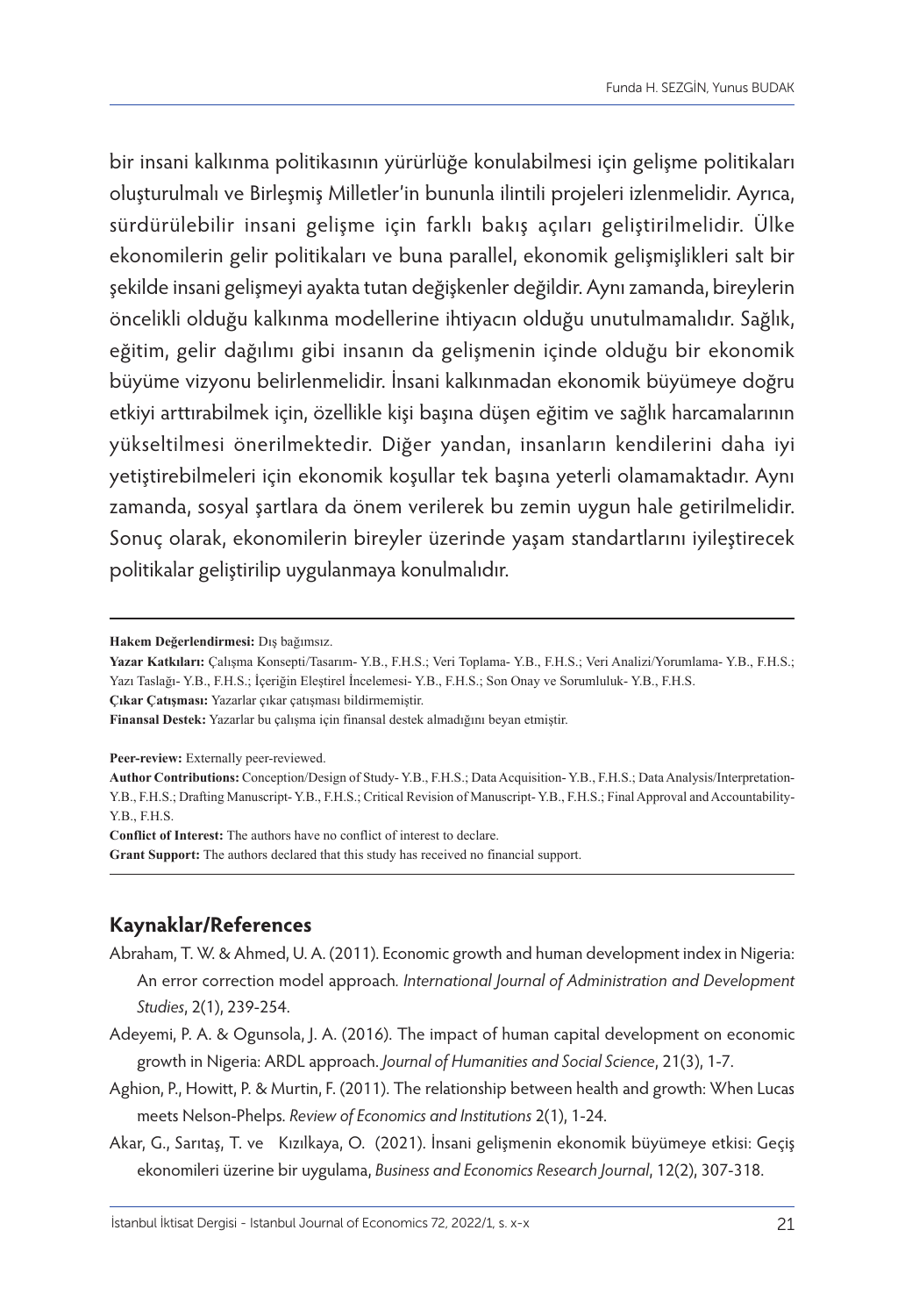- Appiah, M., Amoasi, R. & Frowne, D. I. (2019). Human development and its effects on economic growth and development. *International Research Journal of Business Studies*, 12(2), 101-109.
- Aydın, M. (2019). İnsani gelişme ve ekonomik büyüme ilişkisi: Türkiye üzerine ampirik bir çalişma. *Siyaset, Ekonomi ve Yönetim Araştırmaları Dergisi*, 7(4), 33-42.
- Balcı, E. ve Özcan, S. (2019). İnsani gelişmişlik ve büyüme arasındaki ilişki: OIC ülkeleri üzerinde bir analiz. *Sakarya İktisat Dergisi*, 8(3), 222-235.
- Baltagi, B. H. (2005) Econometric analysis of panel data (third ed.), New York: John Wiley. & Sons Pbc.
- Beine, G. & Olaniyn. (2014). "Economic growth and human development-a theoretical justification". [http://shodhganga.inflibnet.ac.in/bitstream/10603/38461/7/chapter%203.pdf,](http://shodhganga.inflibnet.ac.in/bitstream/10603/38461/7/chapter%203.pdf) (Erişim Tarihi:05.01.2022).
- Bhowmik, D. (2018). Nexus between growth and human development index: Evidence from India and Indian States. *Assumption University-eJournal of Interdisciplinary Research (AUeJIR)*, 3(2),96-118.
- Bleakley, H. (2011). Health, human capital, and development. *Annual Review of Economics*, 2(1), 280-310.
- Bloom, D.E., Kuhn, M. & Prettner, K. (2018b). Escaping poverty: Investing in women's human capital. In: 2018 Davos Edition: Eradicating Extreme Poverty, Credit Suisse Research Institute, 1(1), 6-16.
- Bloom, D. E., Kuhn, M. & Prettner, K. (2019). Health and economic growth. In J.H. Hamilton, A. Dixit, S. Edwards, and K. Judd (Eds.), Oxford Research Encyclopedia of Economics and Finance, Oxford, *UK: Oxford University Press.*
- Breusch, T. S. & Pagan, A. R. (1980). The lagrange multiplier test and its applications to model specification in Econometrics. *The Review of Economic Studies*, 47(1), 239- 253.
- Bundala, N. (2012). Economic Growth and Human Development; A Link Mechanism: An Empirical Approach, MPRA Paper 47648, 1-23.
- Chiappero-Martinetti, E., Von Jacobi, N. & Signorelli, M. (2015). Human development and economic growth. In J. Hölscher & H. Tomann (Eds.), Palgrave dictionary of emerging markets and transition economics (pp. 223–244). Berlin: Springer.
- Chikalipah, S. & Makina, D. (2019). Economic growth and human development: Evidence from Zambia. *Sustainable Development*, 27, 1023-1033.
- Cohen, D. & Soto, M. (2007). Growth and human capital: Good data, good results. *Journal of Economic Growth,* 12(1), 51-76.
- Choi, I. (2001). Unit root tests for panel data. *Journal of International Money and Finance*, 20(1), 249-272.
- Elistia, A. & Syahzuni, B. A. (2018). The Correlation of the Human Development Index (HDI) Towards Economic Growth (GDP Per Capita) in 10 ASEAN Member Countries. *Journal of Humanities and Social Studies*, 2(2), 40-46.
- Erdem, E. ve Çelik, B. (2019). İnsani gelişme ve ekonomik büyüme ilişkisi: Bazı Afrika ülkeleri üzerine bir uygulama, *Bingöl Üniversitesi Sosyal Bilimler Enstitüsü Dergisi*, 9(1), 13-36.
- Gennaioli, N., La Porta, R., Lopez-de-Silanes, F. & Shleifer, A. (2013). Human capital and regional development. *Quarterly Journal of Economics,* 128(1), 105-164.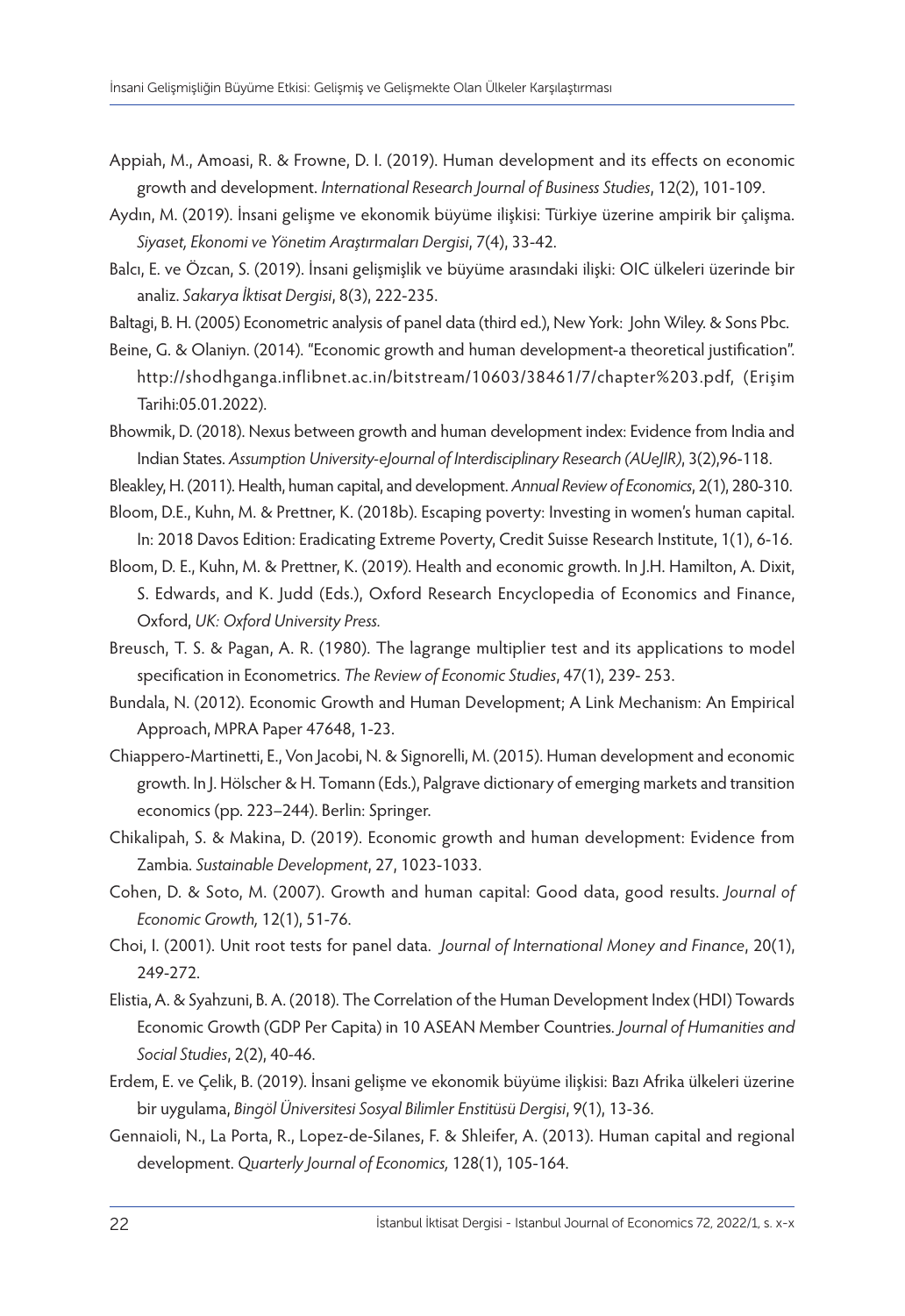- Ghosh, M. (2006). Economic growth and human development in Indian states. *Economic and Political Weekly*, 41(30), 3321-3329.
- Golley, J. & Tyers, R. (2012). Demographic dividends, dependencies, and economic growth in China and India, *Asian Economic Papers*, 11(3), 1-26.
- Gopalakrishna, B. V. & Rao, J. (2012). Economic growth & human development: The experience of Indian states, *Indian Journal of Industrial Relations*, 47(4), 634-644.
- Grubaugh, S. G. (2015). Economic growth and growth in human development. *Applied Econometrics and International Development*, 15(2), 5-16.
- Hanushek, E.A. (2013). Economic growth in developing countries: The role of human capital. *Economics of Education Review* 37(December 2013), 204-212.
- Human Development Report (2020). [http://hdr.undp.org/sites/default/files/hdr2020.pdf,](http://hdr.undp.org/sites/default/files/hdr2020.pdf) (Erişim Tarihi:14.01.2022).
- Im, K. S., Pesaran, M. H. & Shin, Y. (2003). Testing for unit roots in heterogeneous panels. *Journal of Econometrics*, 115(1), 53-74.
- Isola, Wakeel A. & Alani, R. A. (2012). Human capital development and economic growth: Empirical evidence from Nigeria. *Asian Economic and Financial Review*, 2(7), 813-827.
- Klasen, S. (2018). The impact of gender inequality on economic performance in developing countries. *Annual Review of Resource Economics,* 10(1), 279-298.
- Lee, R. & Mason, A. (2010). Fertility, human capital, and economic growth over the demographic transition. *European Journal of Population/Revue Européenne de Démographie,* 26(2), 159-182.
- Maddala, G. S. & Wu, S. (1999). A comparative study of unit root tests with panel data and a new simple test. *Oxford Bulletin of Economics and Statistics. Special Issue*, 61(1), 631-652.
- Mihaela, N. D. & Georgiana, C. O. (2015). Correlations between human development and economic growth. *Annals of the Constantin Brâncuşi University of Târgu Jiu Economy Series*, 1(1), 118-122.
- Misra, R. (2015). Impact of demographic dividend on economic growth: A study of BRICS and the EU. *International Studies* 52(1-4), 99-117.
- Öztürk, S. ve Suluk, S. (2020). Ekonomik büyümenin anahtarı olarak eğitim: İsveç, Norveç ve Danimarka'da eğitim ile ekonomik büyüme arasındaki ilişkinin incelenmesi. *Nevşehir Hacı Bektaş Veli Üniversitesi S.B.E. Dergisi*,10(1), 381-402.
- Pesaran, M. H. (2004). General diagnostic tests for cross section dependence in panels. *CESifo Working Papers*, no.1233, 255–260.
- Pesaran, M. H. (2007), A Simple panel unit root test in the presence of cross-section dependence. *Journal of Applied Econometrics*, 22(2), 265-312.
- Pesaran, M. H., Ullah A., & Yamagata T. (2008). A bias-adjusted lm test of error cross-section independence. *Econometrics Journal*, 11(1), 105-127.
- Pesaran, M. H. & Yamagata, T. (2008). Testing slope homogeneity in large panels. *Journal of Econometrics*, 142(1), 50-93.
- Rahman, R. A., Rajab, M. A. & Ryanb, C. (2020). The impact of human development on economic growth: a panel data approach. *Economics Research Network*, 1(1), 1-38.